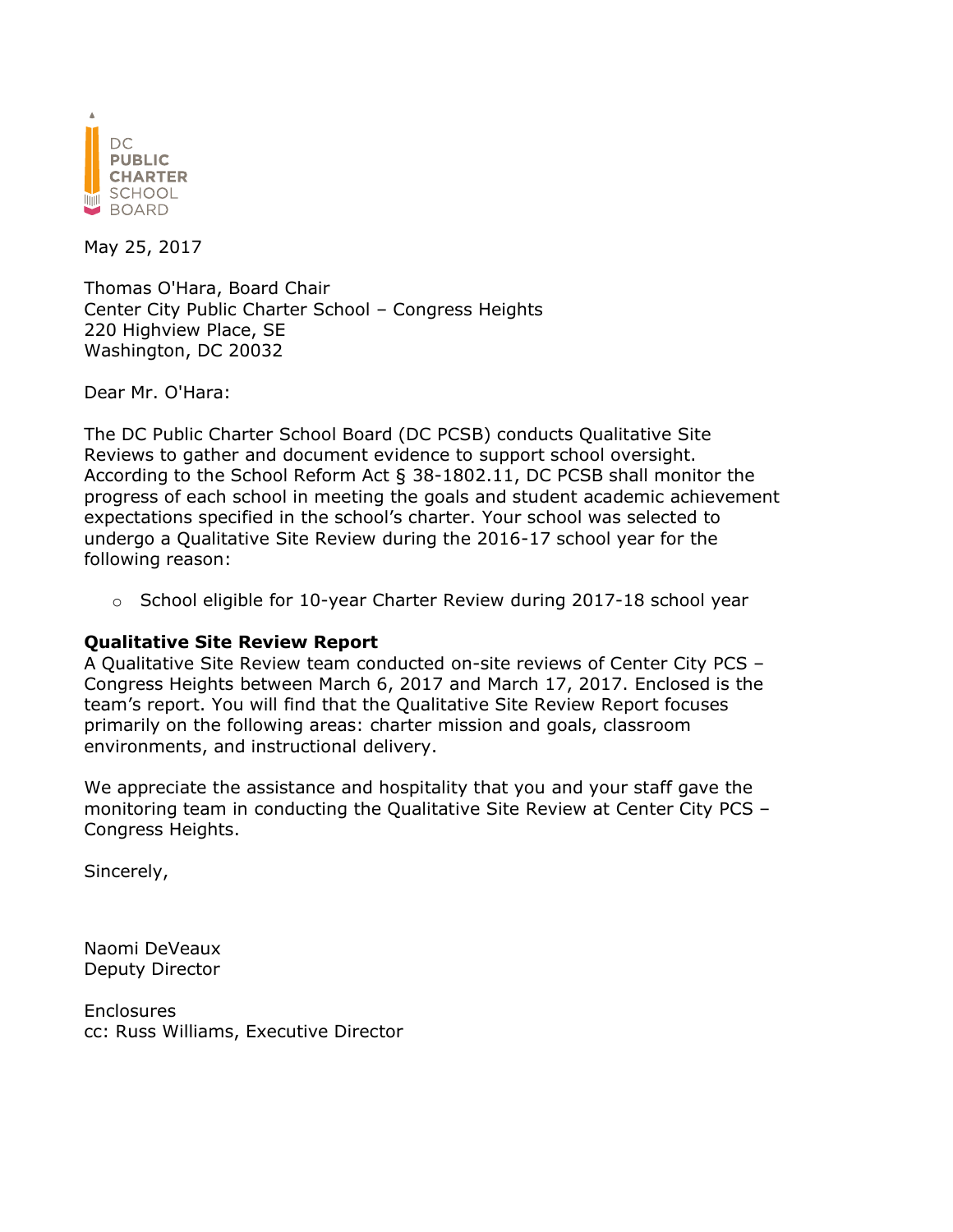## **Qualitative Site Review Report**

**Date:** May 25, 2017

## **Campus Information**

**Campus Name:** Center City PCS – Congress Heights **Ward:** 8 Grade levels: PK3 - 8<sup>th</sup> grade

## **Qualitative Site Review Information**

**Reason for visit:** School eligible for 10-year Charter Review during 2017-18 school year **Two-week window:** March 6, 2017 – March 17, 2017 **QSR team members:** 1 DC PCSB staff, 3 consultants including 1 special education specialist **Number of observations:** 17 **Total enrollment:** 251 **Students with Disabilities enrollment:** 23 **English Language Learners enrollment:** <10 **In-seat attendance on the days the QSR team conducted observations: Visit 1:** March 7, 2017- 92.1% **Visit 2:** March 9, 2017- 97.5% **Visit 3:** March 16, 2017- 94.6%

## **Summary**

Center City Public Charter School's mission is to empower their students for lifelong success by building strong character, promoting academic excellence and generating public service throughout Washington, DC.

The QSR team saw evidence that Center City – Congress Heights is working to meet its mission. Students worked diligently in various settings. Teachers used whole group, small group, and one-on-one instruction to deliver content. Students participated in discussions and problem solving. The majority of classrooms had a designated greeter to shake hands with visitors and explain what the students were doing and the topic they were exploring.

During the QSR two-week window, the team used the Charlotte Danielson *Framework for Teaching* to examine classroom environments and instructional delivery (see Appendix I). None of the observations received an unsatisfactory score in either domain. The QSR team scored 85% of observations as distinguished or proficient in the Classroom Environment domain as compared with 75% for this domain in April 2013 report. The highest scoring component in this domain was *Establishing a Culture for Learning*. The QSR team rated 94% of the observations as proficient or distinguished. Teachers demonstrated high expectations for student learning and hard work, and students clearly understood their role as learners. In these observations there was a strong sense of conviction that everyone can and would learn.

The QSR team scored 66% of observations as distinguished or proficient in the Instruction domain as compared with 67% for this domain in the April 2013 report. The highest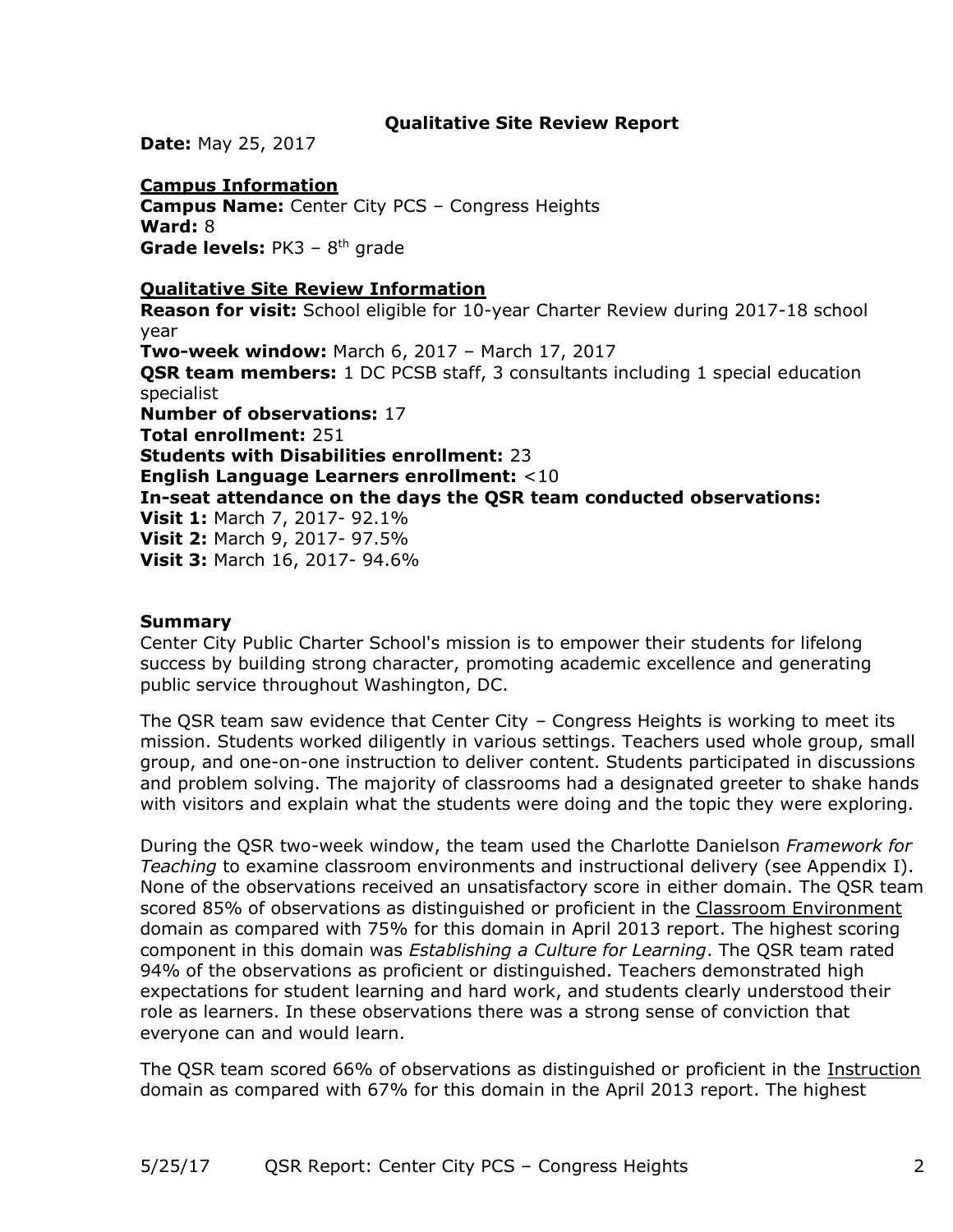scoring component in this domain was *Using Assessment in Instruction.* Teachers assessed prior knowledge by asking open-ended questions and then providing time for students to work both independently and with partners on learning tasks. Small group instruction and individual conferencing dominated instructional practices, indicating teachers knew and utilized information about student understanding to further learning. *Communicating with Students* and *Engaging Students in Learning* were the lowest scoring domains, each receiving 57% of the observations rated as proficient or distinguished. The QSR team noted that there were missed opportunities for instruction in several observations. The majority of class time in some observations was spent on reinforcing procedures or behavior redirection. In other observations student misconceptions and misunderstandings were left unaddressed by the teacher.

#### **Governance**

DC PCSB reviewed the meeting minutes from Center City PCS' Board of Directors meeting on March 15, 2017. A quorum was present. The board discussed the recent science fair among all six Center City PCS campuses. The CEO shared that he is working to improve employee retention and academic achievement. The Finance and Academic Committees discussed a joint meeting to finalize the current and three-year budgets of each campus. The Academic Committee reviewed midyear NWEA-MAP results and explained that principals and assistant principals are coaching teachers in preparation for the PARCC test. The CEO informed the Board that Center City PCS received official notification of their accreditation.

#### Specialized Instruction for Students with Disabilities

Prior to the two-week window, Center City PCS – Congress Heights provided answers to specific questions regarding the provision of instruction for students with disabilities. A special education specialist observed evidence of the school's articulated program and determined that Center City PCS – Congress Heights is implementing its stated program with fidelity. Student-teacher rapport was strong and collaborative teaching teams worked well together. Below are key examples of what the Special Education specialist observed in comparison to the school's stated program.

- Overall, Center City Congress Heights promotes an inclusion model where most classrooms have two teachers working collaboratively to facilitate instruction. It was not evident which students had IEPs in the classroom, because students participated in whole-group and small-group instruction in the general education setting, where the collaborative teachers offered support to all students, as needed, throughout their lessons. In general, teachers had a strong rapport with students and lessons were well-planned and easily facilitated. In each classroom environment, both teachers took ownership in the lessons and had a significant role in the class.
- Per the school's Special Education Questionnaire, "General and special educators co-plan for lessons during their scheduled collaborative planning times daily." Evidence of effective co-planning between general educators and special educators was quite strong in most of the special education observations. In each class, teachers worked together to deliver content to students in selective groups that were determined by students' ability levels. Both teachers facilitated the daily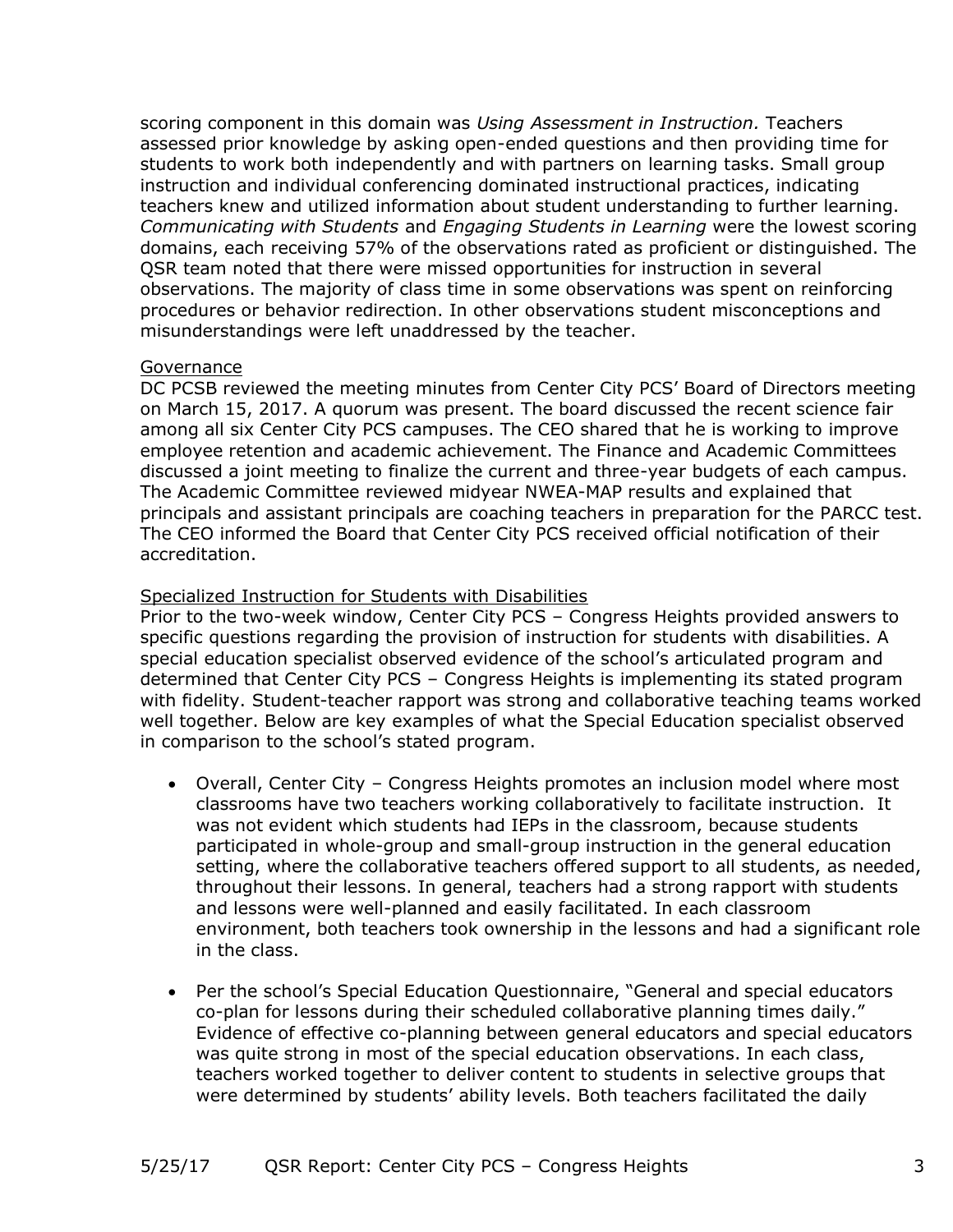lesson, and students had an equal level of respect for both teachers in the classroom. The teachers divided the class according to which students might require additional support from the special educator or those who may need to work at a slower pace. Overall, the teachers had strong rapport with each other, which was conveyed in how they shared the classroom space and materials to carry out their planned lesson.

• The school's questionnaire also emphasized its use of differentiated instruction, small groups and "standard deep dives," to support its students. Differentiation was evident in every observation, because students were provided ample choice in how they completed certain tasks throughout the lesson. In one observation, students worked on a self-paced reading and writing assignment that required them to read the text, answer questions on a guided worksheet, and then write a short essay about a component of the story they were reading. Students had freedom to spread out around the classroom and take their time to complete the assignment in a manner they felt most comfortable. While some students chose to go back and reread certain parts of the text, others typed their final drafts on a laptop. Meanwhile, teachers periodically gave one-on-one support to some students. Similarly, in another observation students had opportunities for independent writing time, as well as time to share with a neighboring peer. Thus, differentiated instruction was strong element of this school's instructional method.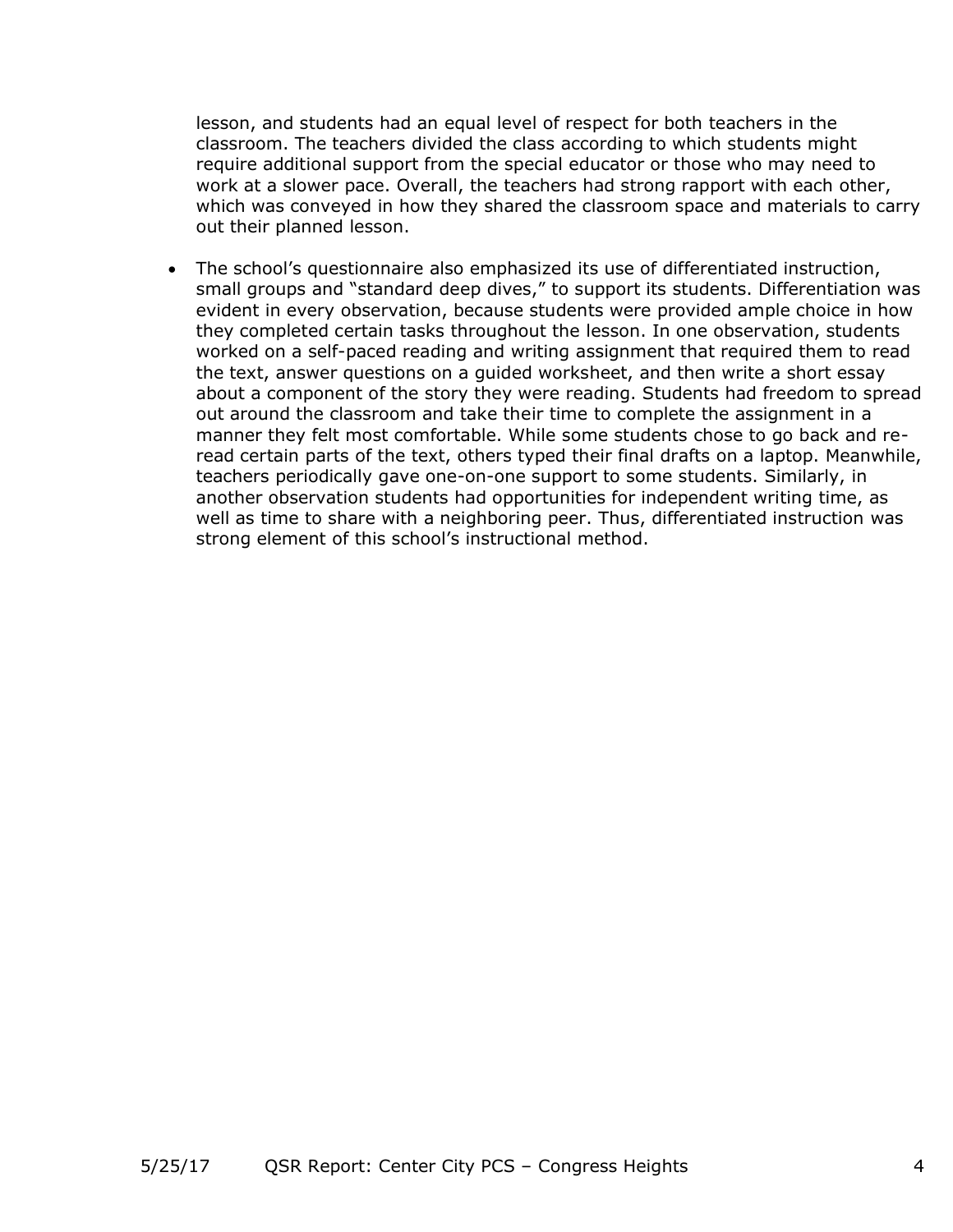## **CHARTER MISSION, GOALS, AND ACADEMIC ACHIEVEMENT EXPECTATIONS**

This table summarizes qualitative evidence related to the goals and academic achievement expectations as detailed in the school's charter and subsequent charter amendments. Some charter goals can only be measured quantitatively. The Qualitative Site Review (QSR) team recorded evidence of what the school is doing on the ground to meet these quantitative goals. During the charter review or charter renewal process, DC PCSB staff will use quantitative data to assess whether the school met those goals.

| <b>Mission and Goals</b>                                                                                                                                                                                                                                                                                                                                                                   | <b>Evidence</b>                                                                                                                                                                                                                                                                                                                                                                                                                                                                                                                                                                                                                                                                                                                                                                                                   |
|--------------------------------------------------------------------------------------------------------------------------------------------------------------------------------------------------------------------------------------------------------------------------------------------------------------------------------------------------------------------------------------------|-------------------------------------------------------------------------------------------------------------------------------------------------------------------------------------------------------------------------------------------------------------------------------------------------------------------------------------------------------------------------------------------------------------------------------------------------------------------------------------------------------------------------------------------------------------------------------------------------------------------------------------------------------------------------------------------------------------------------------------------------------------------------------------------------------------------|
|                                                                                                                                                                                                                                                                                                                                                                                            |                                                                                                                                                                                                                                                                                                                                                                                                                                                                                                                                                                                                                                                                                                                                                                                                                   |
| Mission:<br>The mission of Center City Public Charter<br>School is to empower our children for<br>success through a rigorous academic<br>program and strong character education<br>while challenging students to pursue<br>personal excellence in character, conduct,<br>and scholarship in order to develop the<br>skills necessary to both serve and lead<br>others in the 21st century. | The QSR team saw evidence that Center<br>City PCS - Congress Heights is meeting its<br>mission. Classrooms were clean and well<br>organized. The hallways were orderly<br>between transitions. Student work and<br>college flags displayed throughout the halls<br>promoted an atmosphere of scholarship.<br>Several classrooms used a greeter who<br>welcomed the QSR team members and<br>framed the visit. Students demonstrated<br>excellence in character by being respectful<br>to each other and to adults throughout the<br>building. Consistent behavior management<br>strategies were present in many<br>classrooms, encouraging students to<br>demonstrate high levels of conduct. In<br>several classrooms, the attention to<br>conduct overshadowed the focus on<br>academics and character-building. |
|                                                                                                                                                                                                                                                                                                                                                                                            | Students worked diligently in many<br>settings. Students actively participated in<br>discussions and problem solving in many<br>observations. Overall there was a rigorous<br>program in place but this was implemented<br>inconsistently among classrooms. In one<br>observation students indicated with a<br>thumbs down that they did not understand<br>an explanation but the teacher moved on<br>anyway. In other observations students<br>took ownership of their own learning and<br>worked at their own pace.                                                                                                                                                                                                                                                                                             |
| Goals:                                                                                                                                                                                                                                                                                                                                                                                     | The QSR team noted that Center City PCS<br>- Congress Heights has a very focused<br>environment. In many math and ELA                                                                                                                                                                                                                                                                                                                                                                                                                                                                                                                                                                                                                                                                                             |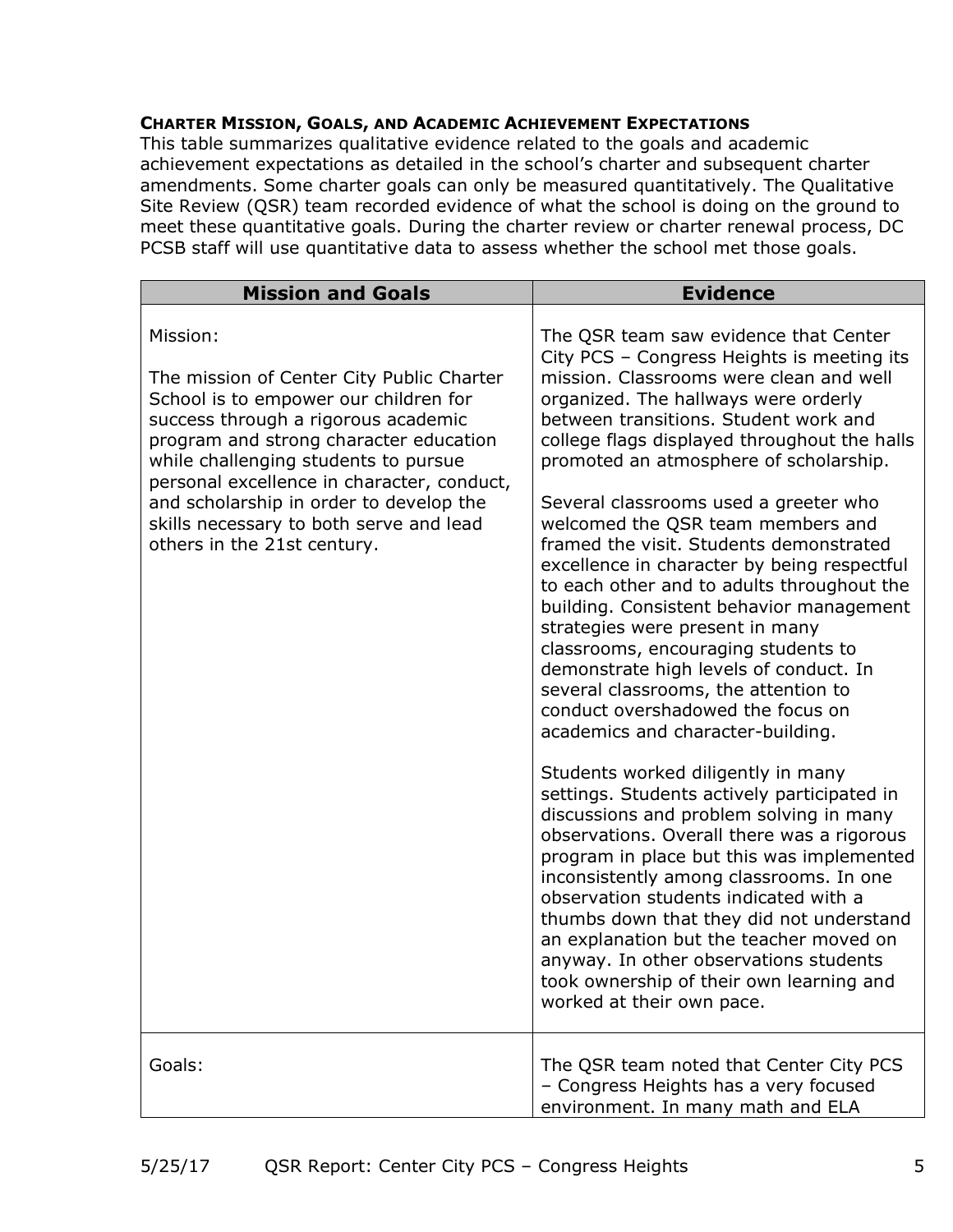| <b>Mission and Goals</b>                                                                                                                                                                                                                                  | <b>Evidence</b>                                                                                                                                                                                                                                                                                                                                                                                                         |
|-----------------------------------------------------------------------------------------------------------------------------------------------------------------------------------------------------------------------------------------------------------|-------------------------------------------------------------------------------------------------------------------------------------------------------------------------------------------------------------------------------------------------------------------------------------------------------------------------------------------------------------------------------------------------------------------------|
| Center City PCS proposes that at least<br>70% of all students in grades K-8 will<br>achieve at or above the 40th percentile or<br>meet/exceed their spring growth target in<br>math and reading based on NWEA MAP<br>national norms by June of each year. | classrooms, dialogue about learning and<br>problem solving dominated instruction and<br>students expended effort to work<br>accurately. There were two teachers in<br>most classrooms who addressed students'<br>questions promptly and provided additional<br>support when needed.                                                                                                                                     |
|                                                                                                                                                                                                                                                           | In several math observations teachers<br>worked on problems with students by<br>asking questions, polling others for<br>agreement, then probing further. Teachers<br>insisted on correct math terminology and<br>clear explanations of concepts from<br>students.                                                                                                                                                       |
|                                                                                                                                                                                                                                                           | The QSR team observed several primary<br>classrooms during reading instruction.<br>Students worked on specific skills for<br>spelling and word work. Additionally the<br>team observed small group and<br>independent reading in several classrooms.<br>Reading level data was displayed in one<br>observed classroom.                                                                                                  |
| Students will read and comprehend grade<br>level appropriate text in the core content<br>areas.                                                                                                                                                           | Center City PCS indicated in their pre-visit<br>questionnaire a focus on complex texts<br>and the use of read alouds, close reads,<br>and text sets aligned with the curricular<br>topics and the QSR team observed<br>evidence of these instructional practices.<br>Students engaged with on and above-<br>grade level texts. Eighth graders read<br>Animal Farm and discussed instances of<br>propaganda in the text. |
|                                                                                                                                                                                                                                                           | There was also explicit vocabulary<br>instruction in many classrooms. Some<br>classrooms displayed content-related<br>vocabulary on the walls. In one early<br>childhood classroom, there was a focus on<br>"compromise." The teacher defined the<br>word, the class read a story together, and<br>then students drew about a time they had<br>to compromise.                                                           |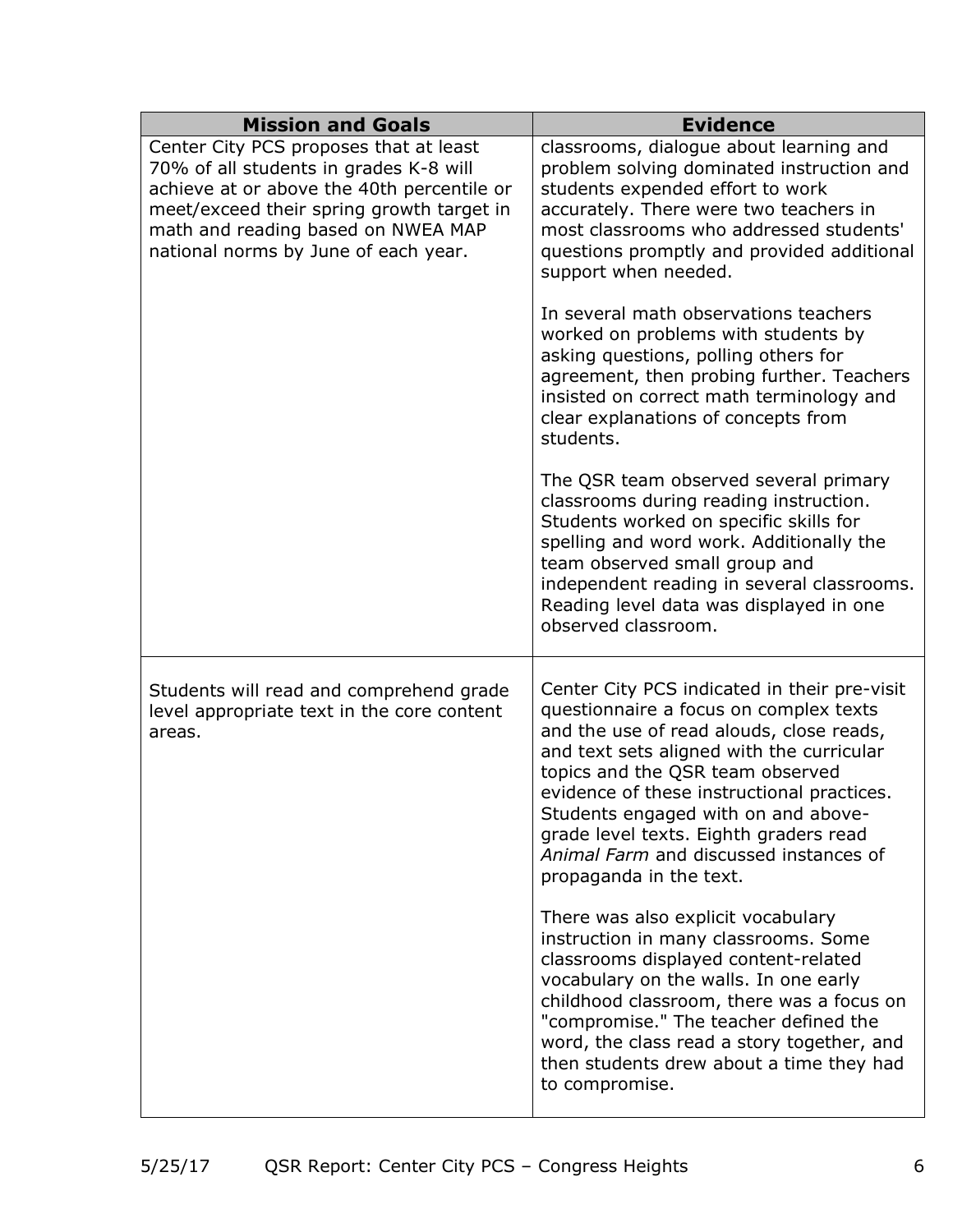| <b>Mission and Goals</b>                                                                                                                                 | <b>Evidence</b>                                                                                                                                                                                                                                                                                                                                                                                                                                                                                                                                                                       |
|----------------------------------------------------------------------------------------------------------------------------------------------------------|---------------------------------------------------------------------------------------------------------------------------------------------------------------------------------------------------------------------------------------------------------------------------------------------------------------------------------------------------------------------------------------------------------------------------------------------------------------------------------------------------------------------------------------------------------------------------------------|
| Students will master and apply grade-level<br>appropriate computation skills and<br>concepts; they will use mathematical<br>reasoning to solve problems. | Center City PCS indicated a focus on<br>conceptual development, mathematical<br>reasoning, and focused fluency practice.<br>The QSR team saw examples of these<br>practices in many classrooms. Math facts<br>filled the hallways and student math<br>performance data was displayed.                                                                                                                                                                                                                                                                                                 |
|                                                                                                                                                          | Several math teachers used group<br>discussions during class, but the levels of<br>student engagement were mixed. In one<br>observation the teacher asked high level<br>questions but did not address the students'<br>confusion. In another observation students<br>demonstrated their work on the board. The<br>teacher stopped one student to indicate an<br>incorrect approach but then simply moved<br>on, leaving the misconception unresolved.<br>The QSR team also observed students<br>working independently during the math<br>period.<br>To gain a deeper understanding of |
|                                                                                                                                                          | mathematical concepts, students used<br>worksheets, calculators and other<br>manipulatives to solve problems.                                                                                                                                                                                                                                                                                                                                                                                                                                                                         |
| All Center City PCS campuses will achieve<br>an average of at least 90% attendance<br>each year.                                                         | On each day of observations, the school<br>had attendance rates above 90%.<br>In-seat attendance on the days the QSR<br>team conducted observations:<br>Visit 1: March 7, 2017- 92.1%<br>Visit 2: March 9, 2017- 97.5%<br>Visit 3: March 16, 2017- 94.6%                                                                                                                                                                                                                                                                                                                              |
| All Center City PCS campuses should<br>achieve an average of at least 75% re-<br>enrollment each year.                                                   | DC PCSB will review quantitative data<br>reported in the Performance Management<br>Framework to asses this goal for the<br>review.                                                                                                                                                                                                                                                                                                                                                                                                                                                    |
| Center City PCS students will build<br>character by performing community                                                                                 | Several bulletin boards highlighted student<br>participation in community service                                                                                                                                                                                                                                                                                                                                                                                                                                                                                                     |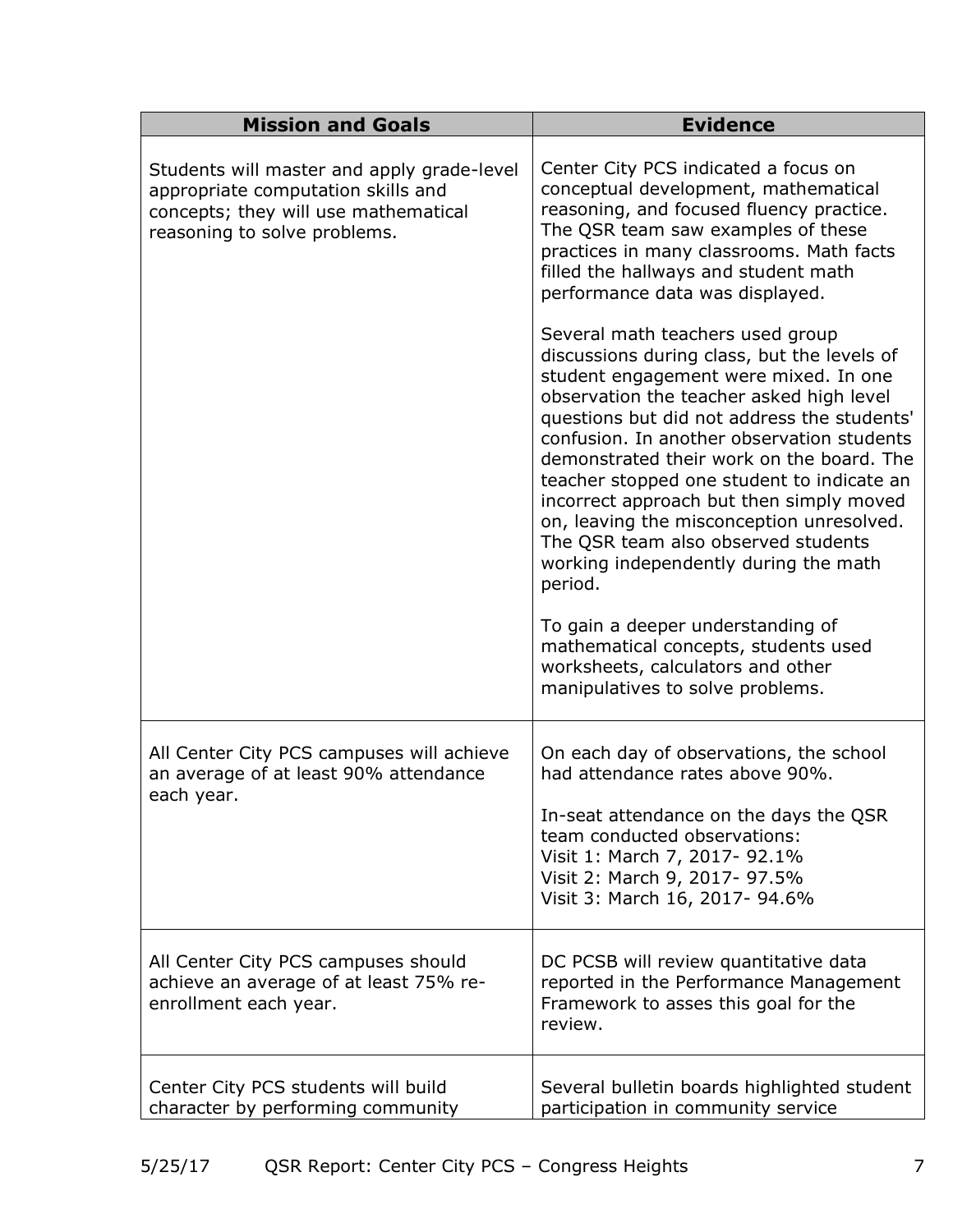| <b>Mission and Goals</b>                                                                                                                                                                                                     | <b>Evidence</b>                                                                                                                                                                                                                                                              |
|------------------------------------------------------------------------------------------------------------------------------------------------------------------------------------------------------------------------------|------------------------------------------------------------------------------------------------------------------------------------------------------------------------------------------------------------------------------------------------------------------------------|
| service. Our goal is for at least 75% of<br>students in grades 4-8 to participate in a<br>minimum of two community service<br>activities annually as measured by student<br>exit tickets and tracked through<br>PowerSchool. | activities and volunteering. Students wrote<br>about their experiences volunteering with<br>NBC's Food 4 Families and the Leukemia<br>and Lymphoma Society. Teachers also<br>displayed core value posters in classrooms<br>and included "Character, Excellence,<br>Service." |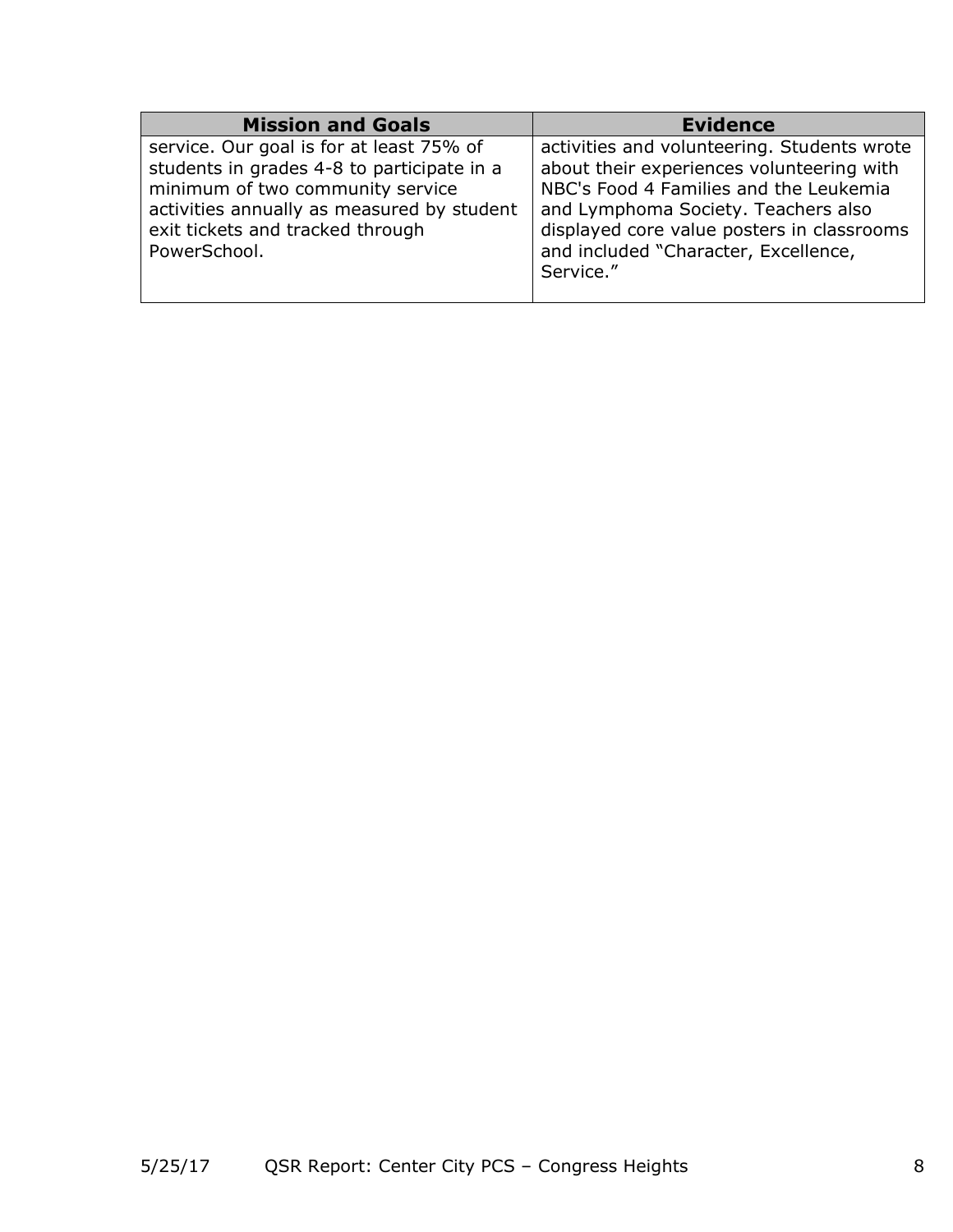# **THE CLASSROOM ENVIRONMENT<sup>1</sup>**

This table summarizes the school's performance on the Classroom Environments domain of the rubric during the unannounced visits. The label definitions for classroom observations of "distinguished," "proficient," "basic," and "unsatisfactory" are those from the Danielson framework. The QSR team scored 85% of classrooms as "distinguished" or "proficient" for the Classroom Environment domain.

| <b>The Classroom</b><br><b>Environment</b>                                          | <b>Evidence</b>                                                                                                                                                                                                                                                                                                                                                                                                                                                                            | <b>School Wide Rating</b> |                 |
|-------------------------------------------------------------------------------------|--------------------------------------------------------------------------------------------------------------------------------------------------------------------------------------------------------------------------------------------------------------------------------------------------------------------------------------------------------------------------------------------------------------------------------------------------------------------------------------------|---------------------------|-----------------|
| <b>Creating an</b><br><b>Environment of</b><br><b>Respect and</b><br><b>Rapport</b> | The QSR team scored 76% of the observations<br>as distinguished or proficient in this domain. In<br>many classrooms, teachers and students<br>demonstrated care and respect for each other.<br>In one distinguished observation students<br>helped each other sharpen pencils. In other<br>classroom celebrations, students would cheer<br>for each other. Teachers greeted and called<br>students by their first names or by the term<br>"friends" in all classrooms. Several classrooms  | Distinguished             | 6%              |
|                                                                                     | had an assigned greeter who interacted with<br>people entering the room.<br>Many teachers worked side-by-side with<br>individual students, encouraging effort and<br>praising success. In one observation the<br>teacher discreetly walked over to idle students<br>during independent reading time and whispered<br>to redirect. Students exhibited comfortable<br>attitudes with each other and the adults.<br>Overall most environments and interactions<br>were respectful and polite. | Proficient                | 70 <sub>%</sub> |

 $\overline{\phantom{a}}$ <sup>1</sup> Teachers may be observed more than once by different review team members.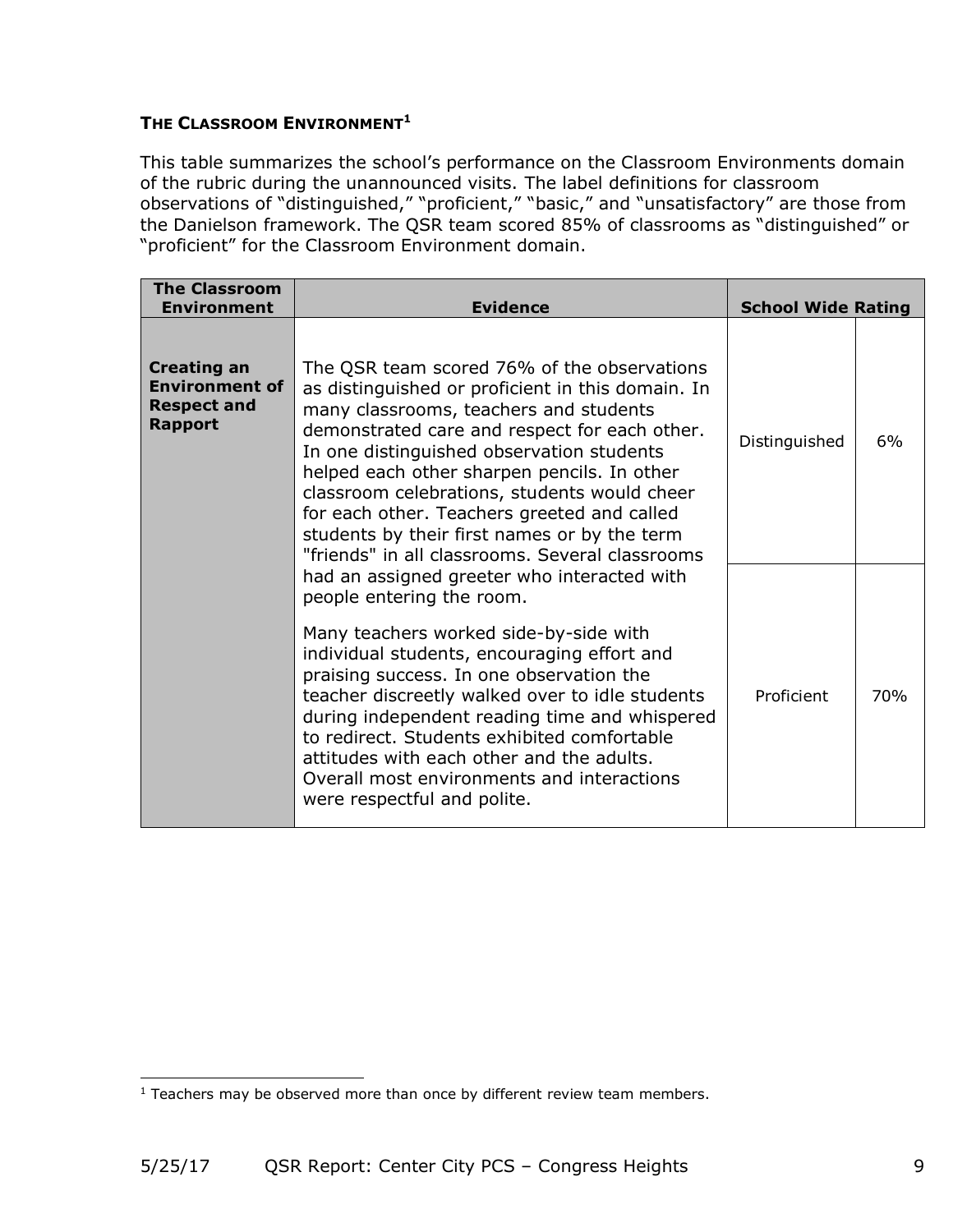| <b>The Classroom</b><br><b>Environment</b>              | <b>Evidence</b>                                                                                                                                                                                                                                                                                                                                                                                                                                                                                                                                                                                                                                                                                                                                                                                                                                                                                                                                                                              | <b>School Wide Rating</b> |       |
|---------------------------------------------------------|----------------------------------------------------------------------------------------------------------------------------------------------------------------------------------------------------------------------------------------------------------------------------------------------------------------------------------------------------------------------------------------------------------------------------------------------------------------------------------------------------------------------------------------------------------------------------------------------------------------------------------------------------------------------------------------------------------------------------------------------------------------------------------------------------------------------------------------------------------------------------------------------------------------------------------------------------------------------------------------------|---------------------------|-------|
|                                                         | The QSR team rating 24% of the observations<br>as basic in this component. In several<br>classrooms interactions between teacher and<br>students lacked warmth and respect. Teachers<br>sometimes acted in visibly frustrated or<br>sarcastic manner. In one observation, the<br>teacher asked a student to come to the board to<br>demonstrate a problem. The teacher stopped<br>the student in the middle of working and said<br>his approach was wrong. The teacher did not<br>say what was wrong with the student's work<br>and then moved on. In another observation the<br>teacher responded to a student question with,<br>"Didn't I just say that? Are you serious?"<br>In several observations students did not interact<br>with each other respectfully and the teachers<br>did not respond. Students told each other to<br>"shut up" and teachers did not address the<br>situations. In other observations engaging in<br>off-task behaviors even when the teacher was<br>nearby. | <b>Basic</b>              | 24%   |
|                                                         | The QSR team scored none of the observations<br>as unsatisfactory in this component.                                                                                                                                                                                                                                                                                                                                                                                                                                                                                                                                                                                                                                                                                                                                                                                                                                                                                                         | Unsatisfactory            | $0\%$ |
| <b>Establishing a</b><br><b>Culture for</b><br>Learning | The QSR team scored 94% of observations as<br>distinguished or proficient in this domain. The<br>majority of teachers demonstrated high<br>expectations for student learning and the<br>majority of students expended good effort to<br>complete work of high quality. Several teachers<br>ensured equal participation by calling on all<br>students, not just those who raised their hand.<br>Teachers congratulated students on their effort<br>and often noted when individual students<br>worked hard on a task. In one observation the<br>teacher encouraged students to persist even<br>when it was challenging by saying, "Struggle, it<br>is the only way you are going to improve."                                                                                                                                                                                                                                                                                                 | Distinguished             | 6%    |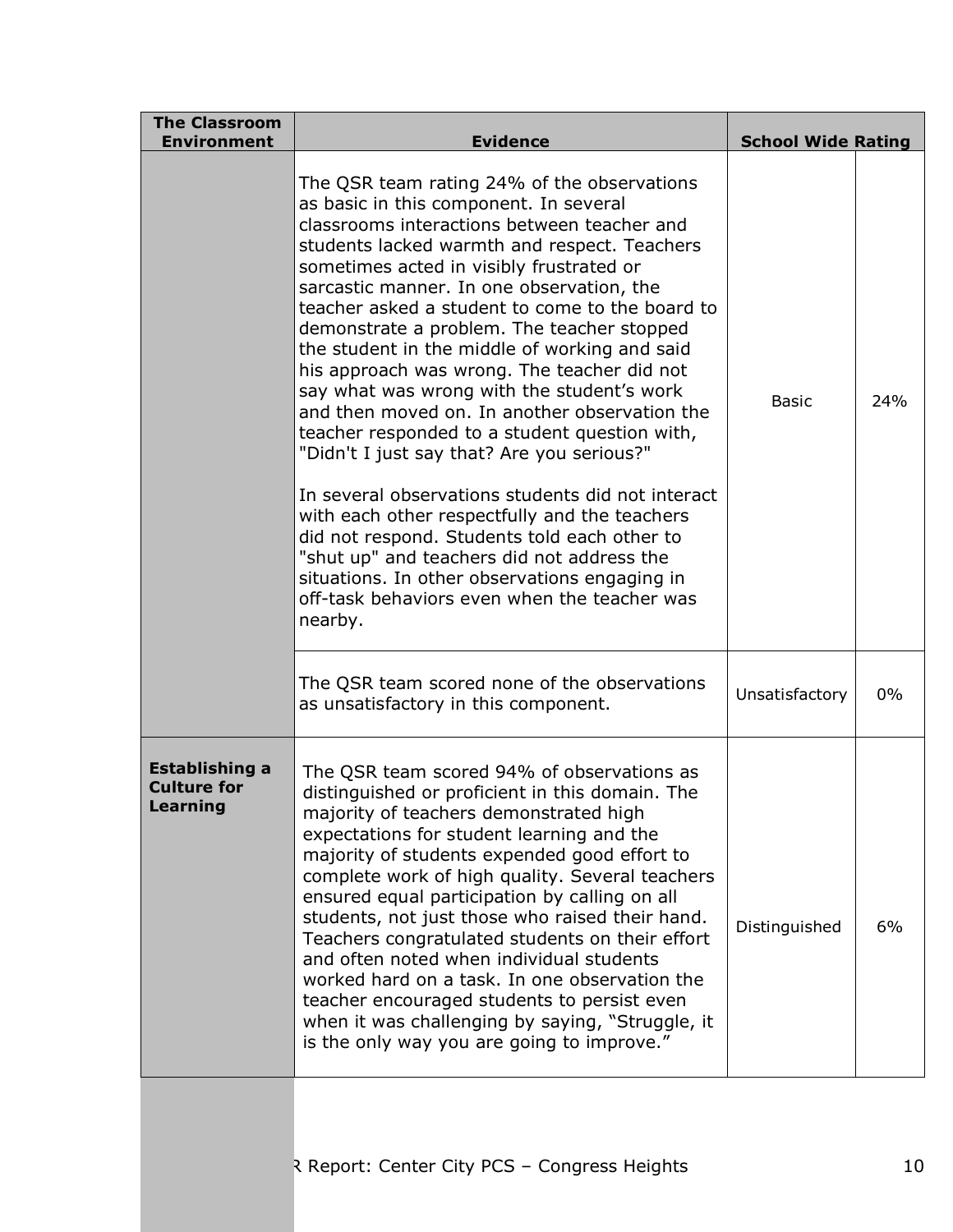| <b>The Classroom</b><br><b>Environment</b>               | <b>Evidence</b>                                                                                                                                                                                                                                                                                                                                                                                                                                                                                                                                                                                                                                                                                                                                                                                                                                                                                                                                                                                   | <b>School Wide Rating</b> |       |
|----------------------------------------------------------|---------------------------------------------------------------------------------------------------------------------------------------------------------------------------------------------------------------------------------------------------------------------------------------------------------------------------------------------------------------------------------------------------------------------------------------------------------------------------------------------------------------------------------------------------------------------------------------------------------------------------------------------------------------------------------------------------------------------------------------------------------------------------------------------------------------------------------------------------------------------------------------------------------------------------------------------------------------------------------------------------|---------------------------|-------|
|                                                          | Many teachers also demonstrated passion for<br>their content. One teacher enthusiastically<br>asked questions and responded to students<br>with clear follow up and additional information<br>from a conference they had attended.<br>In many observations teachers waited for<br>visible signs from all students that they were<br>ready for instruction. In a few classrooms<br>teachers indicated that students should be in<br>"SLANT position". In other observations<br>teachers asked students to track during reading<br>and occasionally interjected opportunities for all<br>students to respond and engage with the text.<br>Students in the majority of classrooms worked<br>diligently and without disruption. In several<br>classrooms tasks were self-paced. In one<br>observation students organized their folders<br>and easily moved from one assignment to the<br>next without any support from the teacher.<br>Students often helped or shared their work with<br>each other. | Proficient                | 88%   |
|                                                          | The QSR team scored less than 10% of<br>observations as basic in this component.                                                                                                                                                                                                                                                                                                                                                                                                                                                                                                                                                                                                                                                                                                                                                                                                                                                                                                                  | <b>Basic</b>              | 6%    |
|                                                          | The QSR team scored none of the observations<br>as unsatisfactory in this component.                                                                                                                                                                                                                                                                                                                                                                                                                                                                                                                                                                                                                                                                                                                                                                                                                                                                                                              | Unsatisfactory            | $0\%$ |
| <b>Managing</b><br><b>Classroom</b><br><b>Procedures</b> | The QSR team rated 82% of the observations<br>as distinguished or proficient in this component.<br>Teachers used a variety of attention-getting<br>methods, including clapping and chanting and<br>the majority of students responded immediately<br>and effectively. Teachers also utilized strategies<br>for transitions, including dismissing students by<br>rows, counting backwards, and ringing a chime.                                                                                                                                                                                                                                                                                                                                                                                                                                                                                                                                                                                    | Distinguished             | 6%    |
|                                                          |                                                                                                                                                                                                                                                                                                                                                                                                                                                                                                                                                                                                                                                                                                                                                                                                                                                                                                                                                                                                   |                           |       |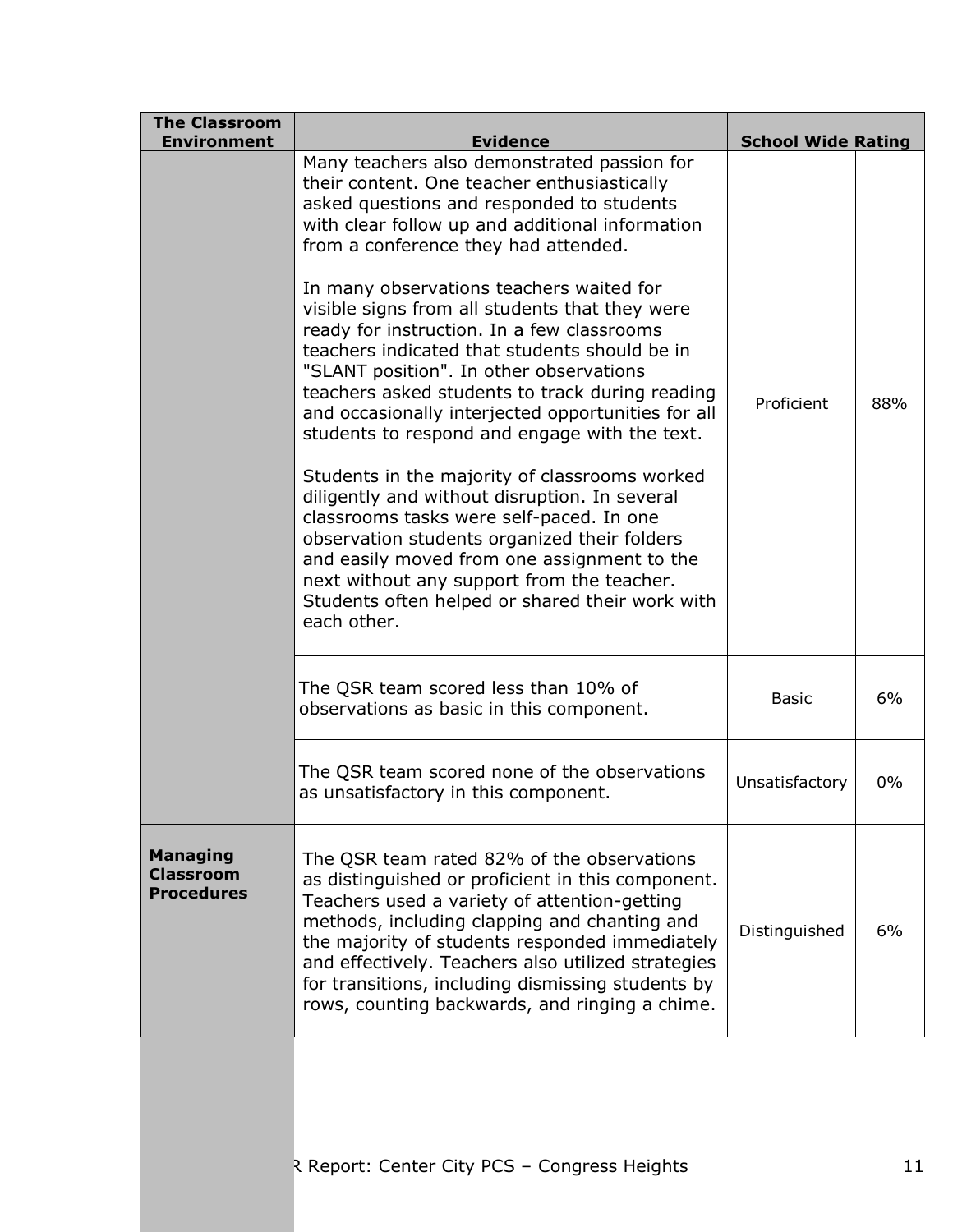| <b>The Classroom</b><br><b>Environment</b>           | <b>Evidence</b>                                                                                                                                                                                                                                                                                                                                                                                                                                                                                                                                                                                                                                                                                                   | <b>School Wide Rating</b> |       |
|------------------------------------------------------|-------------------------------------------------------------------------------------------------------------------------------------------------------------------------------------------------------------------------------------------------------------------------------------------------------------------------------------------------------------------------------------------------------------------------------------------------------------------------------------------------------------------------------------------------------------------------------------------------------------------------------------------------------------------------------------------------------------------|---------------------------|-------|
|                                                      | Teachers had established clear procedures in<br>these classrooms. In one middle school<br>transition, the incoming class waited silently<br>while others exited. In another observation as<br>students completed their writing assignment,<br>the teacher instructed them to get a laptop and<br>engage with Lexia. Many classrooms had a<br>class job chart. In a distinguished observation<br>there was a greeter who welcomed visitors and<br>explained what the class was doing.                                                                                                                                                                                                                              | Proficient                | 76%   |
|                                                      | The QSR team scored 18% of the observations<br>as basic in this component. Several<br>observations involved large amounts of<br>instructional time used for restroom or water<br>breaks and/or whole class pencil sharpening<br>time.<br>In other observations teachers inconsistently<br>managed transitions and allowed students to<br>disrupt learning. In one observation some<br>students began working right away while others<br>engaged in off-task conversation. In another<br>observation even though the teacher instructed<br>students to work with a partner, most students<br>did not comply. This resulted in loss of<br>instructional time as the teacher had to<br>continually address routines. | <b>Basic</b>              | 18%   |
|                                                      | The QSR team scored none of the observations<br>as unsatisfactory in this component.                                                                                                                                                                                                                                                                                                                                                                                                                                                                                                                                                                                                                              | Unsatisfactory            | $0\%$ |
| <b>Managing</b><br><b>Student</b><br><b>Behavior</b> | The QSR team scored a very high 88% of the<br>observations as distinguished or proficient in<br>this component. In several classrooms student<br>behavior was entirely appropriate. Teachers<br>monitored and responded to misbehaviors<br>effectively. Students returned to work quickly<br>after teacher redirection. At times students<br>needed an additional support, such as a<br>countdown, to help them return to expectation.                                                                                                                                                                                                                                                                            | Distinguished             | 6%    |
|                                                      |                                                                                                                                                                                                                                                                                                                                                                                                                                                                                                                                                                                                                                                                                                                   |                           |       |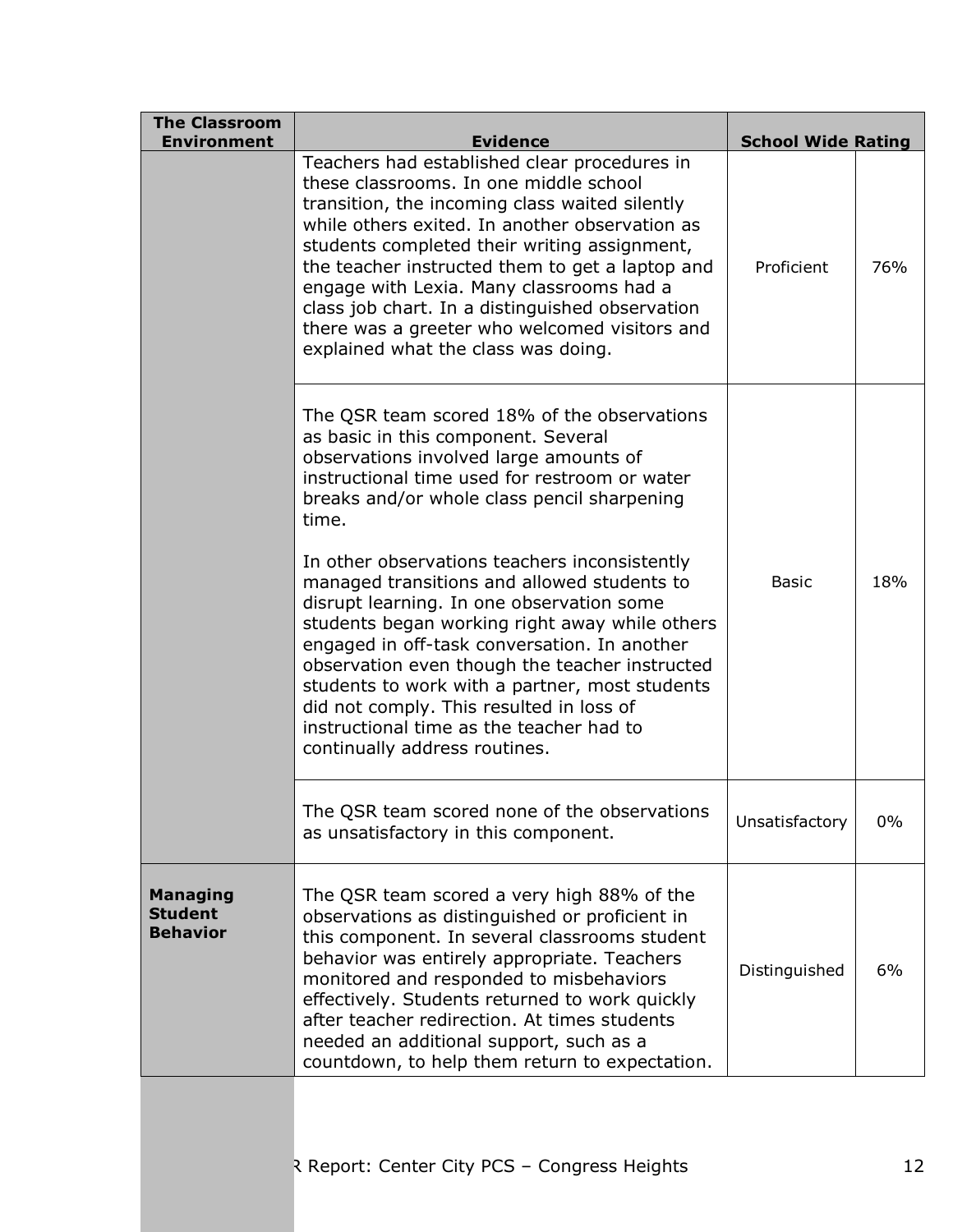| <b>The Classroom</b><br><b>Environment</b> | <b>Evidence</b>                                                                                                                                                                                                                                                                                                                                                                                                                                                                                                                                                                                                                                                                                                                                                                   | <b>School Wide Rating</b> |     |
|--------------------------------------------|-----------------------------------------------------------------------------------------------------------------------------------------------------------------------------------------------------------------------------------------------------------------------------------------------------------------------------------------------------------------------------------------------------------------------------------------------------------------------------------------------------------------------------------------------------------------------------------------------------------------------------------------------------------------------------------------------------------------------------------------------------------------------------------|---------------------------|-----|
|                                            | During learning times students worked quietly.<br>Some teachers provided movement breaks in<br>between academic tasks.<br>Many teachers set expectations for behavior<br>anticipating transitions and reminded students<br>of expectations. Some teachers used positive<br>reinforcement for good behavior. In one<br>observation a teacher said, "So much focus<br>from the students here on the carpet!"                                                                                                                                                                                                                                                                                                                                                                        | Proficient                | 82% |
|                                            | The QSR team scored 12% of the observations<br>as basic in this component. In these<br>observations teachers were often inconsistent<br>in either monitoring or responding to<br>misbehavior. In a few observations teachers did<br>not react when students said "shut up" to each<br>other.<br>In other classrooms teachers inconsistently<br>addressed off-task behaviors, redirecting some<br>students but not all. In a few classrooms<br>redirection was more harsh and unfair with<br>some students. A teacher in one observation<br>gave a student a countdown to start work with<br>the consequence of seeing an administrator if<br>there was noncompliance. The student started<br>doing their work before the countdown ended,<br>but the teacher sent him out anyway. | <b>Basic</b>              | 12% |
|                                            | The QSR team rated none of the observations<br>as unsatisfactory in this component.                                                                                                                                                                                                                                                                                                                                                                                                                                                                                                                                                                                                                                                                                               | Unsatisfactory            | 0%  |
|                                            |                                                                                                                                                                                                                                                                                                                                                                                                                                                                                                                                                                                                                                                                                                                                                                                   |                           |     |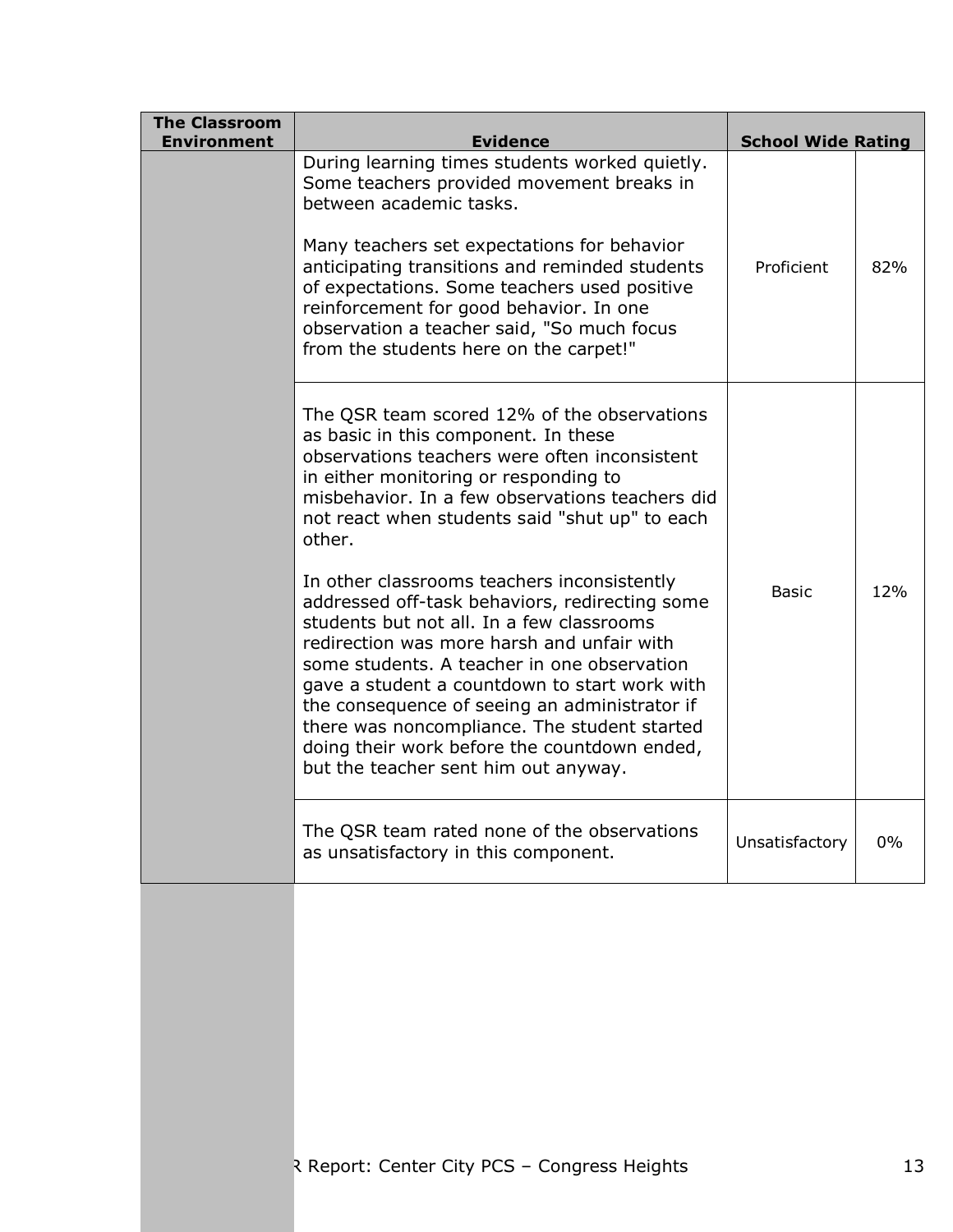## **INSTRUCTION**

This table summarizes the school's performance on the Instruction domain of the rubric during the unannounced visits. The label definitions for classroom observations of "distinguished," "proficient," "basic," and "unsatisfactory" are those from the Danielson framework. The QSR team scored 66% of classrooms as "distinguished" or "proficient" for the Instruction domain.

| <b>Instruction</b>                           | <b>Evidence</b>                                                                                                                                                                                                                                                                                                                                                                                                                                                                                                                                                                                                              | <b>School Wide</b><br>Rating |     |
|----------------------------------------------|------------------------------------------------------------------------------------------------------------------------------------------------------------------------------------------------------------------------------------------------------------------------------------------------------------------------------------------------------------------------------------------------------------------------------------------------------------------------------------------------------------------------------------------------------------------------------------------------------------------------------|------------------------------|-----|
| <b>Communicating with</b><br><b>Students</b> | The QSR team scored 59% of the<br>observations as distinguished or proficient<br>in this component. Several teachers used<br>clear language to articulate content and<br>strategies students could use. In a<br>distinguished observation, a teacher<br>restated a student's response, "What he is<br>trying to say is he used repeated addition"<br>and "Who has a more eloquent way to<br>explainWhat is the number that<br>represents nothing?" Throughout many<br>observations the emphasis on clear and<br>precise vocabulary was important.                                                                            | Distinguished                | 6%  |
|                                              | Many teachers explained the objective or<br>directions to students in different ways to<br>ensure understanding. One teacher said,<br>"We are going to learn how to approach a<br>classmate to play with us" and then<br>restated it as, "We are going to learn how<br>to go to a classmate to share our toys". It<br>was evident in many classrooms that<br>students knew exactly what to do. Some<br>students even offered an explanation during<br>the QSR team's visit. In one-on-one<br>instruction, some teachers ensured clarity<br>of next steps before sending students back<br>to their seats to continue working. | Proficient                   | 53% |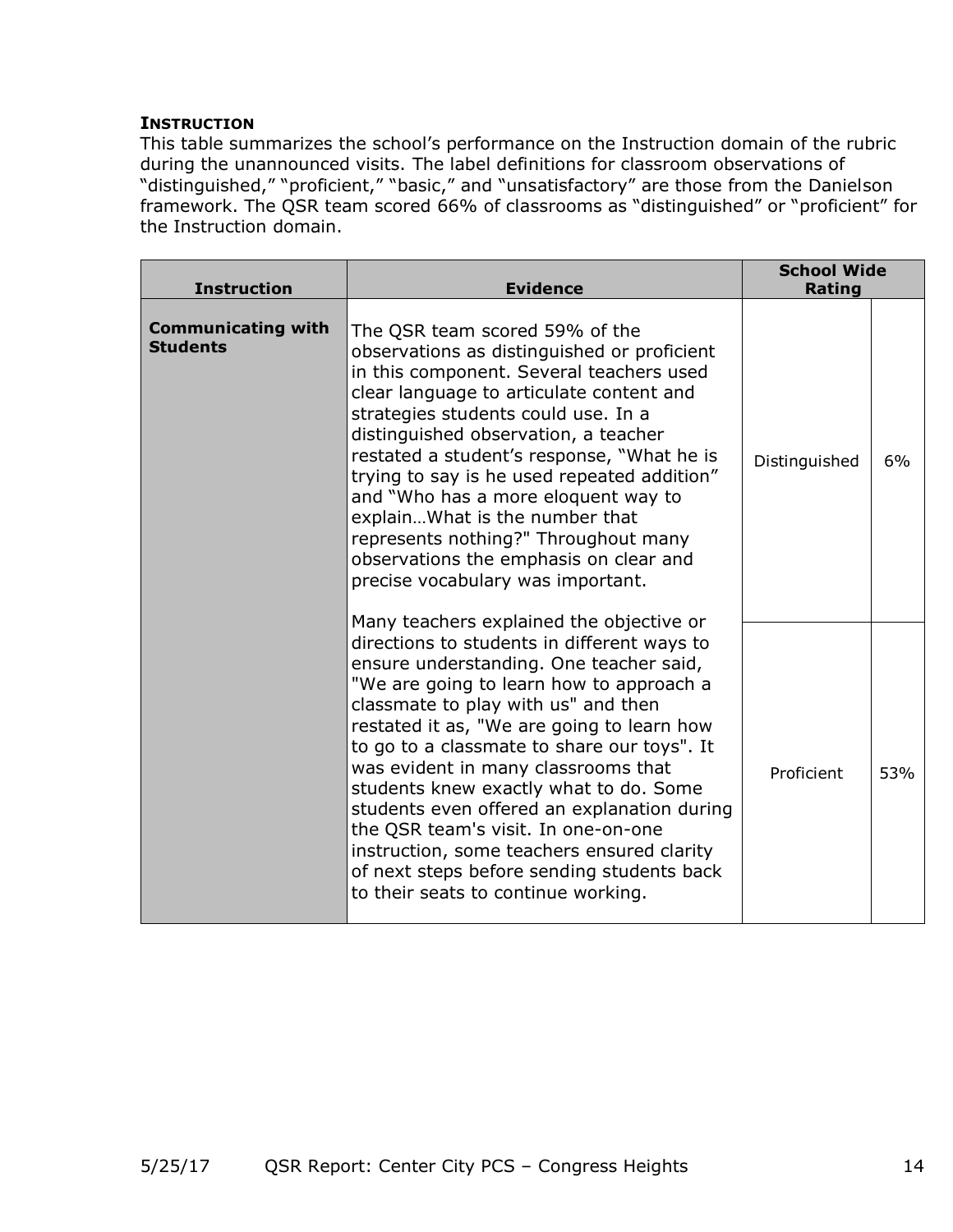| <b>Instruction</b>                                                                | <b>Evidence</b>                                                                                                                                                                                                                                                                                                                                                                                                                                                                                                                                                                                                                                                                                                                                                                                                                                                                                                                                                     | <b>School Wide</b><br>Rating |     |
|-----------------------------------------------------------------------------------|---------------------------------------------------------------------------------------------------------------------------------------------------------------------------------------------------------------------------------------------------------------------------------------------------------------------------------------------------------------------------------------------------------------------------------------------------------------------------------------------------------------------------------------------------------------------------------------------------------------------------------------------------------------------------------------------------------------------------------------------------------------------------------------------------------------------------------------------------------------------------------------------------------------------------------------------------------------------|------------------------------|-----|
|                                                                                   | The QSR team rated 41% of the<br>observations as basic in this component. In<br>these observations the purpose and<br>process of the lesson were not written or<br>stated clearly. Not sure of what to do,<br>students asked many clarifying questions<br>or engaged in off-task behavior. In another<br>observation the teacher checked the work<br>of some students, offering appropriate<br>feedback but refused to look at the work of<br>others who also requested feedback.<br>In other observations attempts to explain<br>content were inconsistently effective. In<br>one observation a student shared how he<br>determined the answer to one math<br>problem. When the teacher asked the<br>group if they agreed, most students stated<br>that they either did not know how to do the<br>problem or came up with a wrong answer.<br>In a middle school observation the teacher<br>struggled to adequately explain content<br>when students were confused. | <b>Basic</b>                 | 41% |
|                                                                                   | The QSR team scored none of the<br>observations as unsatisfactory in this<br>component.                                                                                                                                                                                                                                                                                                                                                                                                                                                                                                                                                                                                                                                                                                                                                                                                                                                                             | Unsatisfactory               | 0%  |
| <b>Using</b><br><b>Questioning/Prompts</b><br>and Discussion<br><b>Techniques</b> | The QSR team scored 71% of the<br>observations as proficient in this<br>component. Genuine discussion was<br>observed in many classrooms, in both<br>whole group and small group settings.<br>Many teachers called on all students and<br>asked meaningful questions to push student<br>thinking. Teachers encouraged students to<br>build on their own, and each other's<br>thinking.<br>Many teachers asked open-ended questions<br>and included tasks that could have multiple<br>representations. Students were able to use                                                                                                                                                                                                                                                                                                                                                                                                                                     | Distinguished                | 0%  |
|                                                                                   |                                                                                                                                                                                                                                                                                                                                                                                                                                                                                                                                                                                                                                                                                                                                                                                                                                                                                                                                                                     |                              |     |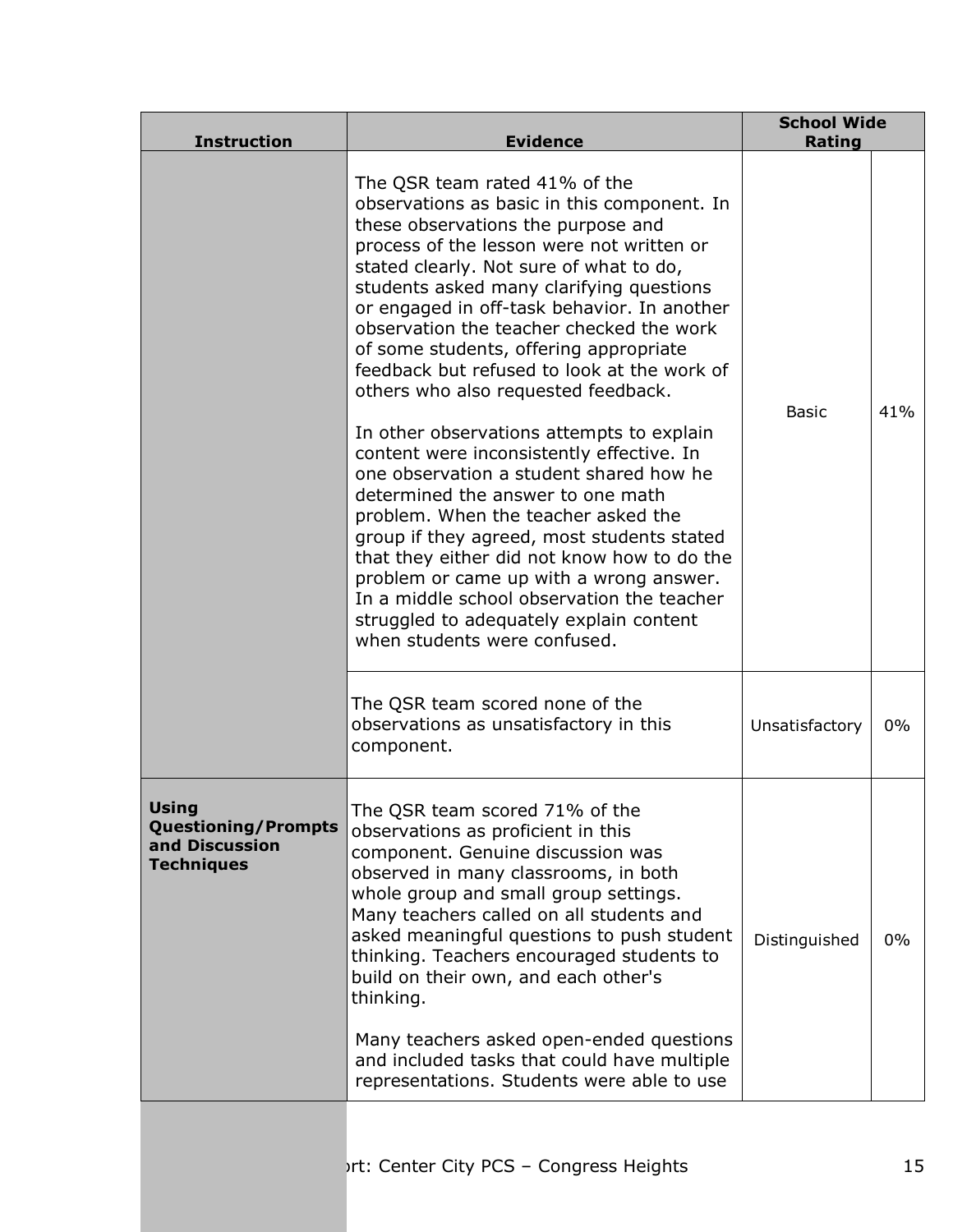| <b>Instruction</b> | <b>Evidence</b>                                                                                                                                                                                                                                                                                                                                                                                                                                                                                                                                                                                                                                                                                                                                                                                                                                                                                                                                                                                                                    | <b>School Wide</b><br>Rating |       |
|--------------------|------------------------------------------------------------------------------------------------------------------------------------------------------------------------------------------------------------------------------------------------------------------------------------------------------------------------------------------------------------------------------------------------------------------------------------------------------------------------------------------------------------------------------------------------------------------------------------------------------------------------------------------------------------------------------------------------------------------------------------------------------------------------------------------------------------------------------------------------------------------------------------------------------------------------------------------------------------------------------------------------------------------------------------|------------------------------|-------|
|                    | wooden blocks to create a unique depiction<br>of a human figure on the rug. As they<br>created, students were asked to use<br>mathematical vocabulary to name the<br>shapes they used and created. In another<br>observation the teacher's line of<br>questioning could be answered in many<br>ways and encouraged students to actively<br>engage with the text with questions such<br>as: "Thinking about what you've read in<br>the text, why do you think she has that<br>expression?" and, "How does this relate to<br>what you read in the text?" and, "How does<br>it relate to her responsibility in the text?"<br>There was a high level of student<br>participation across most classrooms. In<br>one observation the class primarily worked<br>on a self-paced learning activity but<br>students proudly shared their writing with<br>peers. In another observation students<br>initiated discussion during their<br>independent work time about the text they<br>were reading and their related writing<br>assignments. | Proficient                   | 71%   |
|                    | The QSR team rated 29% of the<br>observations as basic in this component. A<br>few teachers framed questions to promote<br>student thinking, but the levels of student<br>response and engagement were mixed. In<br>other observations there was a single path<br>of acceptable inquiry or predetermined<br>answers. One teacher only responded to<br>one student's representation of the concept<br>even though other students had equally<br>appropriate answers. In other observations<br>students completed the same work packets<br>or problems to solve.                                                                                                                                                                                                                                                                                                                                                                                                                                                                     | <b>Basic</b>                 | 29%   |
|                    | The QSR team scored none of the<br>observations as unsatisfactory in this<br>component.                                                                                                                                                                                                                                                                                                                                                                                                                                                                                                                                                                                                                                                                                                                                                                                                                                                                                                                                            | Unsatisfactory               | $0\%$ |
|                    |                                                                                                                                                                                                                                                                                                                                                                                                                                                                                                                                                                                                                                                                                                                                                                                                                                                                                                                                                                                                                                    |                              |       |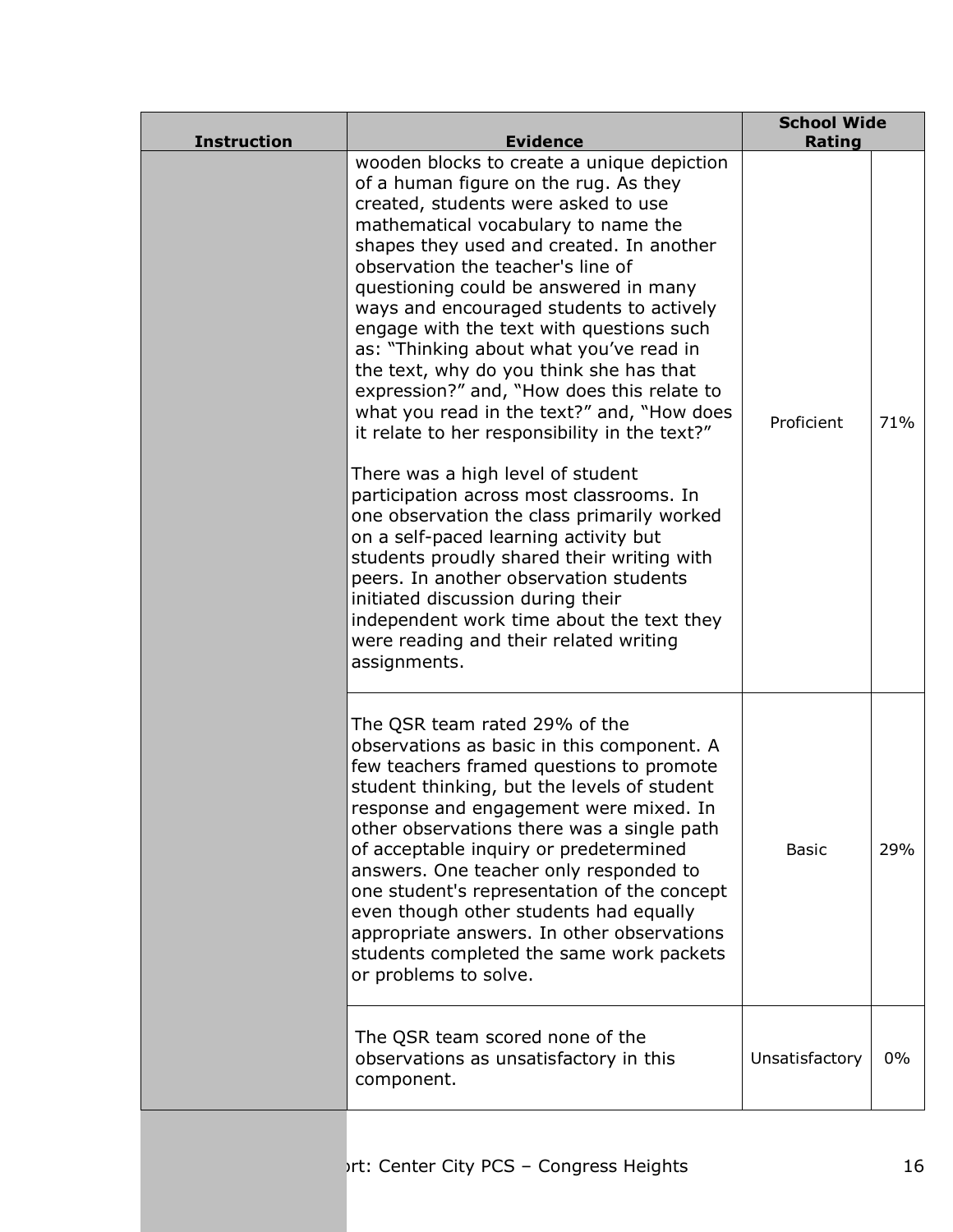| <b>Instruction</b>                             | <b>Evidence</b>                                                                                                                                                                                                                                                                                                                                                                                                                                                                                                                                                                                                                                             | <b>School Wide</b><br>Rating |     |
|------------------------------------------------|-------------------------------------------------------------------------------------------------------------------------------------------------------------------------------------------------------------------------------------------------------------------------------------------------------------------------------------------------------------------------------------------------------------------------------------------------------------------------------------------------------------------------------------------------------------------------------------------------------------------------------------------------------------|------------------------------|-----|
| <b>Engaging Students in</b><br><b>Learning</b> | The QSR team scored 59% of the<br>observations as distinguished or proficient<br>in this component. Many learning tasks<br>challenged student thinking and teachers<br>scaffolded content to ensure student<br>understanding. In several classrooms tasks<br>were self-paced, allowing students to<br>engage in a variety of tasks without feeling<br>rushed. In other classrooms students<br>worked in a variety of instructional<br>groupings including small groups, whole<br>group discussion, and centers. Students in<br>one observation moved into small groups<br>for differentiated practice. The second<br>teacher worked with one of the groups. | Distinguished                | 6%  |
|                                                | Teachers also used many techniques to<br>engage students including projecting<br>pictures of the story on the overhead. In<br>this specific observation the teacher paused<br>after reading parts of the story to engage<br>students in a discussion. Students also used<br>a strategy of moving their arms over their<br>head every time they heard a vocabulary<br>word.                                                                                                                                                                                                                                                                                  | Proficient                   | 53% |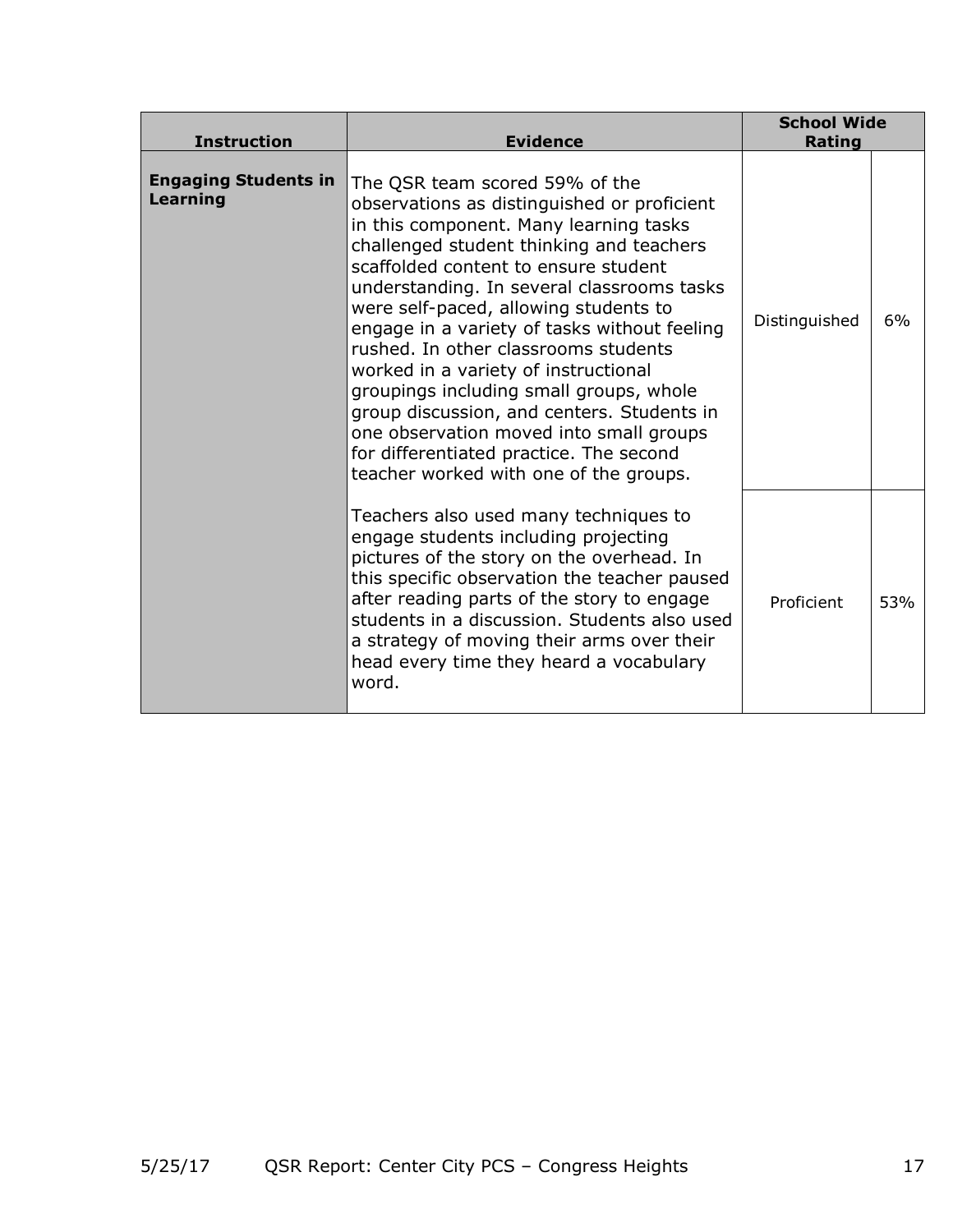| <b>Instruction</b>                               | <b>Evidence</b>                                                                                                                                                                                                                                                                                                                                                                                                                                                                                                                                                                                                                                                                                                                                                                                                                                                                                                                                                                                                                       | <b>School Wide</b><br>Rating |     |
|--------------------------------------------------|---------------------------------------------------------------------------------------------------------------------------------------------------------------------------------------------------------------------------------------------------------------------------------------------------------------------------------------------------------------------------------------------------------------------------------------------------------------------------------------------------------------------------------------------------------------------------------------------------------------------------------------------------------------------------------------------------------------------------------------------------------------------------------------------------------------------------------------------------------------------------------------------------------------------------------------------------------------------------------------------------------------------------------------|------------------------------|-----|
|                                                  | The QSR team scored 41% of the<br>observations as basic in this component.<br>These observations included factual work<br>with little opportunity for students to<br>explain their thinking or engage<br>intellectually. Several lessons consisted of<br>student work packets where all students<br>received the same tasks to complete<br>independently. In another observation<br>students completed math problems<br>independently and then shared the<br>answers, which the teacher wrote on the<br>board. There was no exploration of strategy<br>or thinking beyond getting the right answer.<br>In other observations engagement was<br>mixed with some students involved and<br>others looking around or engaging in off-<br>task behavior. In a middle school<br>observation, students used Chromebooks<br>and some followed along during the<br>teacher's PowerPoint. However, the<br>presentation was only loosely connected to<br>the content and students spent a large part<br>of class time looking around or talking. | <b>Basic</b>                 | 41% |
|                                                  | The QSR team scored none of the<br>observations as unsatisfactory in this<br>component.                                                                                                                                                                                                                                                                                                                                                                                                                                                                                                                                                                                                                                                                                                                                                                                                                                                                                                                                               | Unsatisfactory               | 0%  |
| <b>Using Assessment in</b><br><b>Instruction</b> | The QSR team scored 76% of the<br>observations as proficient in this<br>component. Most teachers incorporated<br>questions throughout the lessons. They<br>then used various strategies to gauge<br>student response such as white boards,<br>thumbs up/down, individual student<br>response and monitored turn and talk.<br>Several teachers also used more structured<br>formative assessments at various points in<br>the lesson. In one observation the teacher<br>walked around to check every student's                                                                                                                                                                                                                                                                                                                                                                                                                                                                                                                         | Distinguished                | 0%  |
|                                                  | Irt: Center City PCS - Congress Heights                                                                                                                                                                                                                                                                                                                                                                                                                                                                                                                                                                                                                                                                                                                                                                                                                                                                                                                                                                                               |                              | 18  |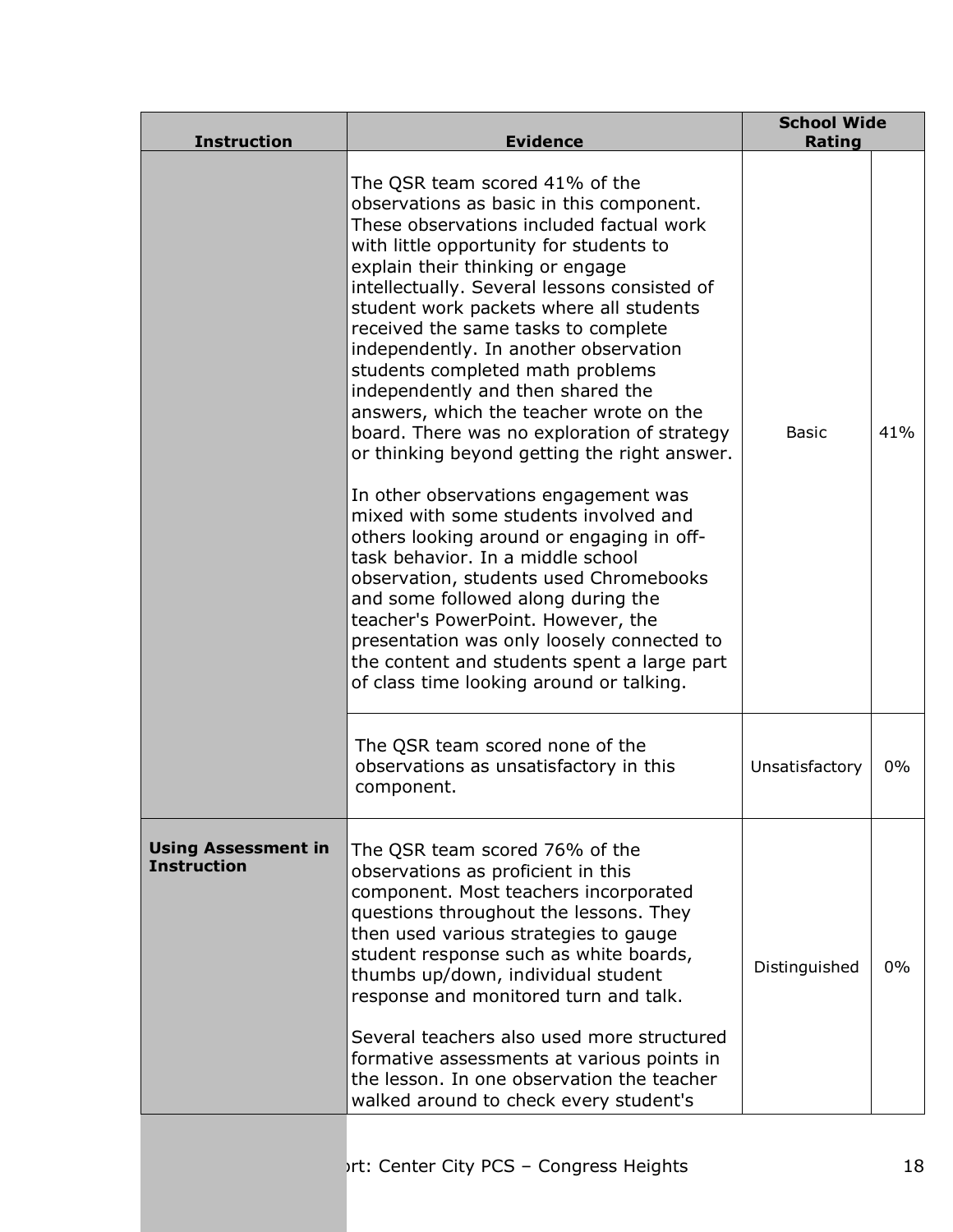| <b>Instruction</b> | <b>Evidence</b>                                                                                                                                                                                                                                                                                                                                                                                                                                                                                                                                                                                                                                                                                                                                                                                                                                                                                                                                                                                        | <b>School Wide</b><br>Rating |     |
|--------------------|--------------------------------------------------------------------------------------------------------------------------------------------------------------------------------------------------------------------------------------------------------------------------------------------------------------------------------------------------------------------------------------------------------------------------------------------------------------------------------------------------------------------------------------------------------------------------------------------------------------------------------------------------------------------------------------------------------------------------------------------------------------------------------------------------------------------------------------------------------------------------------------------------------------------------------------------------------------------------------------------------------|------------------------------|-----|
|                    | homework then incorporated challenging<br>problems in the do now. In another<br>observation the teacher used an exit ticket<br>to assess student understanding at the end<br>of the lesson.<br>In many observations teachers circulated to<br>ask specific questions and provide feedback<br>to individual students and to the whole<br>group. In one observation the teacher<br>looked at student work then noted to the<br>class, "Go back over your charts, I am<br>seeing a lot of mistakes being made If I<br>don't see units, it is incorrect."                                                                                                                                                                                                                                                                                                                                                                                                                                                  | Proficient                   | 76% |
|                    | The QSR team scored 24% of the<br>observations as basic in this component. In<br>these observations there were some global<br>checks for understanding with little to no<br>individual feedback. In one observation the<br>teacher asked, "Do we feel pretty good<br>about the water cycle? Thumbs up if we<br>do." There was little evidence in some<br>observations that students fully understood<br>when or how their work would be<br>evaluated, as evidenced by student<br>confusion during the discussion.<br>In other observations feedback was given<br>to individual students inconsistently. In one<br>observation students asked the teacher to<br>look at their work and the teacher<br>responded, "I'm not looking at your work<br>until you are finished" even though this<br>was done for other students in the class. In<br>another observation peer assessment was<br>attempted but only some students<br>participated and demonstrated<br>understanding of the process and purpose. | Basic                        | 24% |
|                    | The QSR team scored none of the<br>observations as unsatisfactory in this<br>component.                                                                                                                                                                                                                                                                                                                                                                                                                                                                                                                                                                                                                                                                                                                                                                                                                                                                                                                | Unsatisfactory               | 0%  |
|                    |                                                                                                                                                                                                                                                                                                                                                                                                                                                                                                                                                                                                                                                                                                                                                                                                                                                                                                                                                                                                        |                              |     |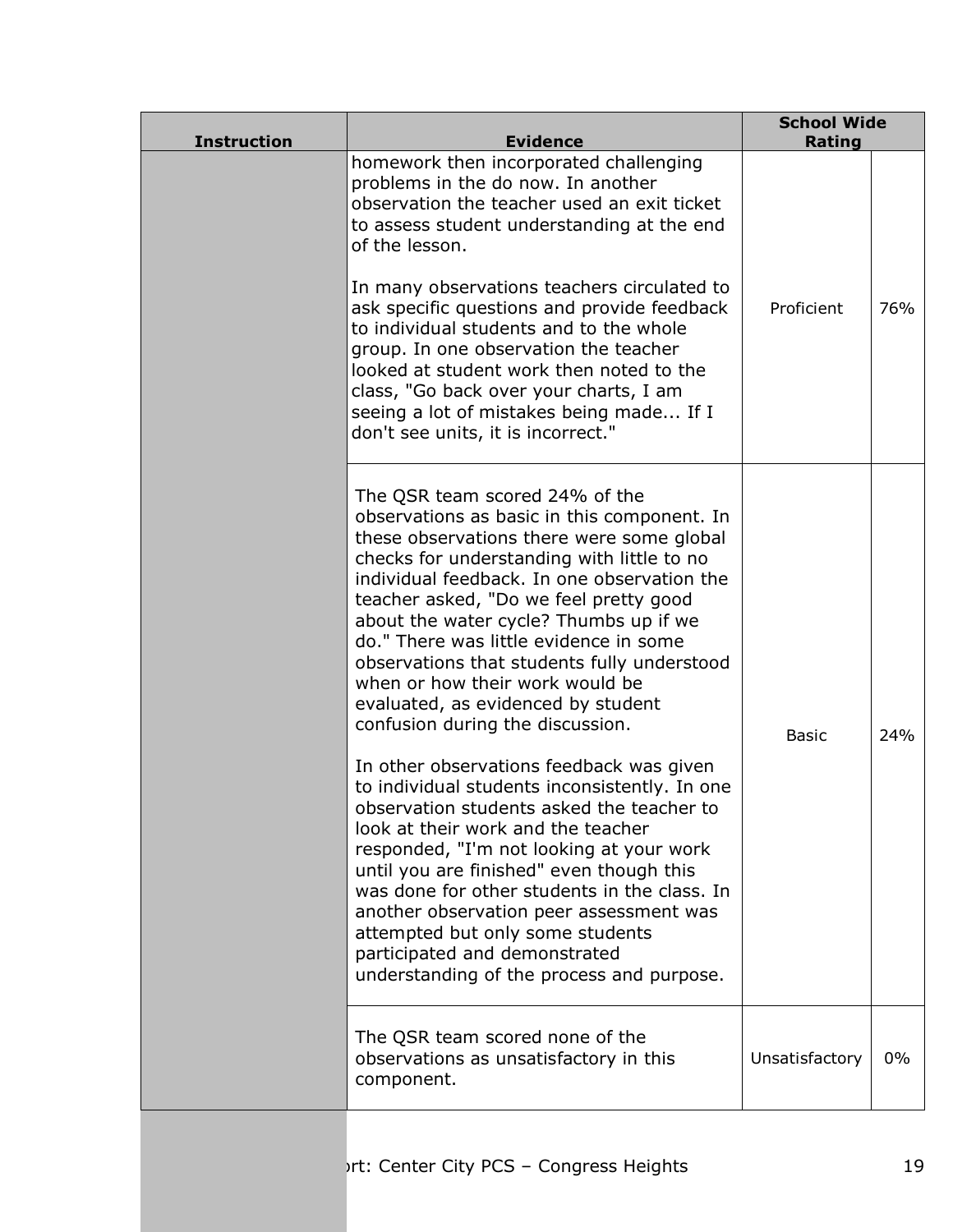### **APPENDIX I: THE CLASSROOM ENVIRONMENT OBSERVATION RUBRIC**

| <b>The Classroom</b><br><b>Environment</b>                                | <b>Unsatisfactory</b>                                                                                                                                                                                                      | <b>Basic</b>                                                                                                                                                                                                                                                                                                                                 | <b>Proficient</b>                                                                                                                                                                                                                                 | <b>Distinguished</b>                                                                                                                                                                                                                                                                                                                 |
|---------------------------------------------------------------------------|----------------------------------------------------------------------------------------------------------------------------------------------------------------------------------------------------------------------------|----------------------------------------------------------------------------------------------------------------------------------------------------------------------------------------------------------------------------------------------------------------------------------------------------------------------------------------------|---------------------------------------------------------------------------------------------------------------------------------------------------------------------------------------------------------------------------------------------------|--------------------------------------------------------------------------------------------------------------------------------------------------------------------------------------------------------------------------------------------------------------------------------------------------------------------------------------|
| <b>Creating an</b><br><b>Environment of</b><br><b>Respect and Rapport</b> | Classroom interactions,<br>both between the teacher<br>and students and among<br>students, are negative or<br>inappropriate and<br>characterized by sarcasm,<br>putdowns, or conflict.                                     | Classroom interactions<br>are generally<br>appropriate and free<br>from conflict but may be<br>characterized by<br>occasional displays of<br>insensitivity.                                                                                                                                                                                  | Classroom interactions<br>reflect general warmth<br>and caring, and are<br>respectful of the cultural<br>and developmental<br>differences among<br>groups of students.                                                                            | Classroom interactions<br>are highly respectful,<br>reflecting genuine<br>warmth and caring<br>toward individuals.<br>Students themselves<br>ensure maintenance of<br>high levels of civility<br>among member of the<br>class.                                                                                                       |
| Establishing a<br><b>Culture for Learning</b>                             | The classroom does not<br>represent a culture for<br>learning and is<br>characterized by low<br>teacher commitment to the<br>subject, low expectations<br>for student achievement,<br>and little student pride in<br>work. | The classroom<br>environment reflects<br>only a minimal culture<br>for learning, with only<br>modest or inconsistent<br>expectations for student<br>achievement, little<br>teacher commitment to<br>the subject, and little<br>student pride in work.<br>Both teacher and<br>students are performing<br>at the minimal level to<br>"get by." | The classroom<br>environment represents<br>a genuine culture for<br>learning, with<br>commitment to the<br>subject on the part of<br>both teacher and<br>students, high<br>expectations for student<br>achievement, and<br>student pride in work. | Students assumes<br>much of the<br>responsibility for<br>establishing a culture<br>for learning in the<br>classroom by taking<br>pride in their work,<br>initiating improvements<br>to their products, and<br>holding the work to the<br>highest standard.<br>Teacher demonstrates<br>as passionate<br>commitment to the<br>subject. |
| <b>Managing Classroom</b><br><b>Procedures</b>                            | Classroom routines and<br>procedures are either<br>nonexistent or inefficient,<br>resulting in the loss of<br>much instruction time.                                                                                       | Classroom routines and<br>procedures have been<br>established but function<br>unevenly or<br>inconsistently, with<br>some loss of instruction<br>time.                                                                                                                                                                                       | Classroom routines and<br>procedures have been<br>established and function<br>smoothly for the most<br>part, with little loss of<br>instruction time.                                                                                             | Classroom routines and<br>procedures are<br>seamless in their<br>operation, and students<br>assume considerable<br>responsibility for their<br>smooth functioning.                                                                                                                                                                   |
| <b>Managing Student</b><br><b>Behavior</b>                                | Student behavior is poor,<br>with no clear expectations,<br>no monitoring of student<br>behavior, and<br>inappropriate response to<br>student misbehavior.                                                                 | Teacher makes an effort<br>to establish standards of<br>conduct for students,<br>monitor student<br>behavior, and respond to<br>student misbehavior, but<br>these efforts are not<br>always successful.                                                                                                                                      | Teacher is aware of<br>student behavior, has<br>established clear<br>standards of conduct,<br>and responds to student<br>misbehavior in ways that<br>are appropriate and<br>respectful of the<br>students.                                        | Student behavior is<br>entirely appropriate,<br>with evidence of<br>student participation in<br>setting expectations<br>and monitoring<br>behavior. Teacher's<br>monitoring of student<br>behavior is subtle and<br>preventive, and<br>teachers' response to<br>student misbehavior is<br>sensitive to individual<br>student needs.  |